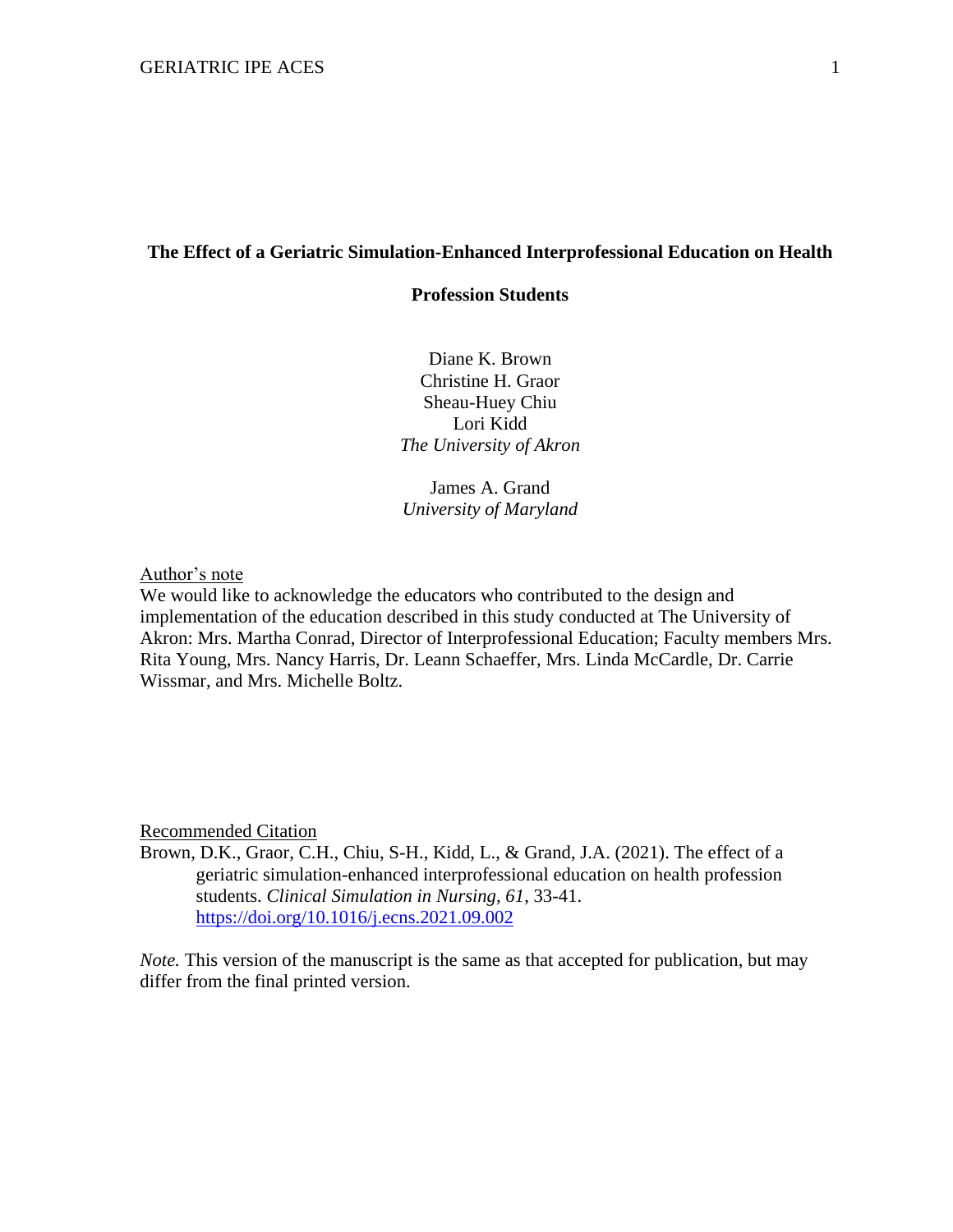# **Abstract**

**Background:** Alzheimer's disease is the most common form of dementia, making it urgent to prepare health providers in interprofessional teams to care for those affected.

**Methods:** An unfolding geriatric simulation-enhanced interprofessional education program was designed using an ACE.S case and breakout activities for an interprofessional group of nursing, social work, speech therapy and nutrition students.

**Results:** Pre-post education measures revealed a decrease in perceived challenges for interprofessional collaboration, with no change in readiness for interprofessional learning. Satisfaction with the education design was rated positively, and individual education components were rated as valuable.

**Conclusions:** This study offers educators an effective example of an unfolding active interprofessional geriatric education related to Alzheimer's care.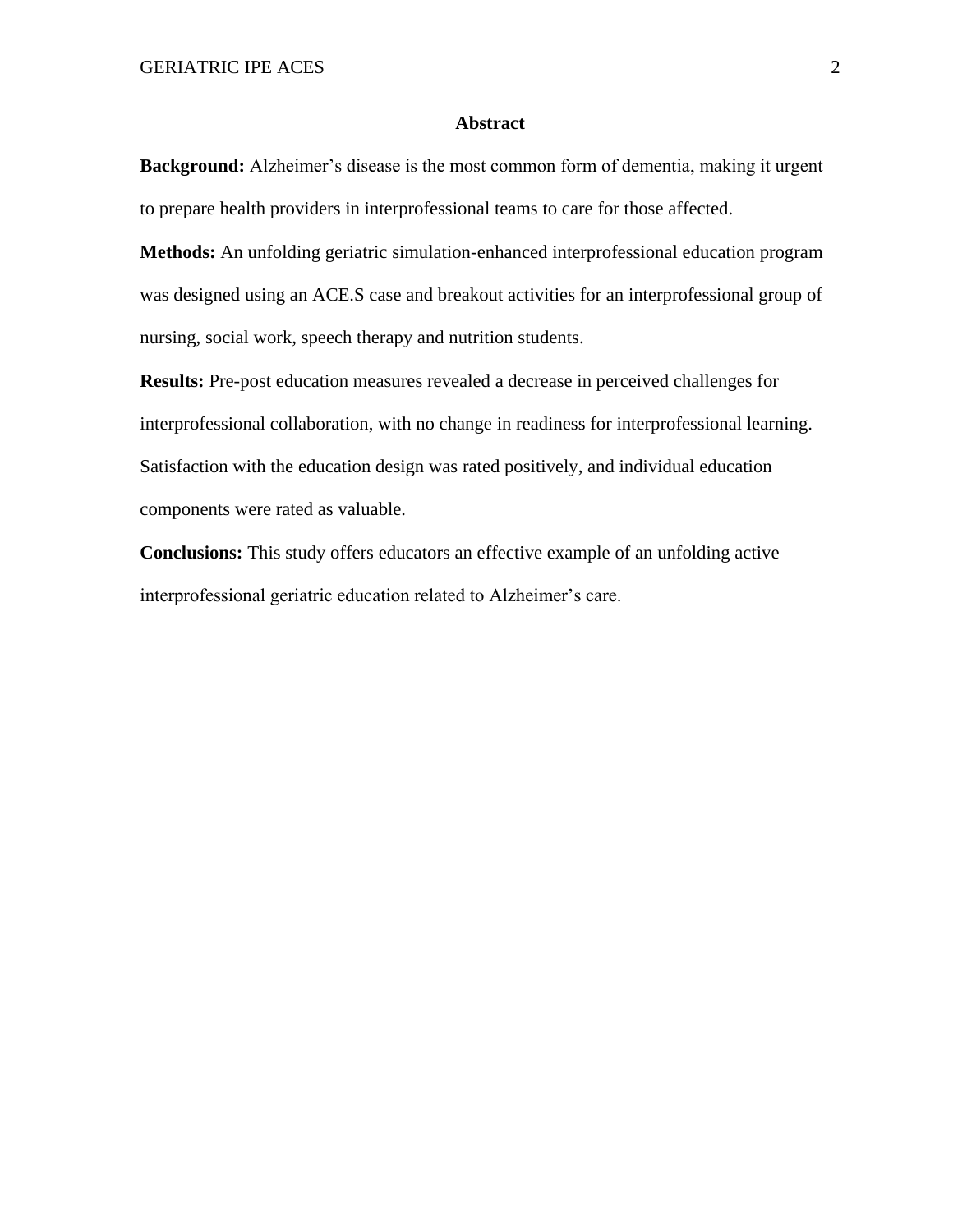Older adults over the age of 65 are the fastest growing population in the United States with a 6.3% increase from 2010 to 2019 (US Census Bureau, 2019). Alzheimer's Disease (AD), the most common form of dementia, is ranked the fifth leading cause of death in those aged 65 and over, and third leading cause of death in those over 85 (Kramarow & Tejada-Vera, 2019). Further, 13.8 million Americans are estimated to have AD by 2050 (Hebert et al., 2013). Thus, it is urgent to prepare future health care providers to care for adults with AD.

The complexities of acute and chronic conditions in geriatric care can be challenging, and especially suited for interprofessional collaborative practice (IPCP) (Balogun et al., 2015). An interprofessional collaborative team approach is advocated in the care of older adults and AD (Fazio et al., 2018). Preparing pre-licensed health students to work in collaborative teams can increase competency when entering practice (Hayden et al., 2014). Simulation-enhanced interprofessional education (IPE) is an effective method for teaching IPCP, but the best education design is yet unknown (Decker et al., 2015).

#### **Background**

In a review of 33 geriatric IPE studies focused on teamwork outcomes, Fox et al. (2018) found the most common teaching methods were simulation and standardized patients, group presentations, online learning, workshops, and role plays. Research designs varied, and samples ranged from 8 to 4099. Learning outcomes of positive change in attitudes and perception about IPE and IPCP were consistently reported, however no conclusions could be drawn about the most effective teaching or assessment method due to different designs and/or lack of rigor (Fox et al., 2018).

A review of individual studies over the past five years revealed variations in professions, sample sizes, lengths of programs, and education delivery design. Professions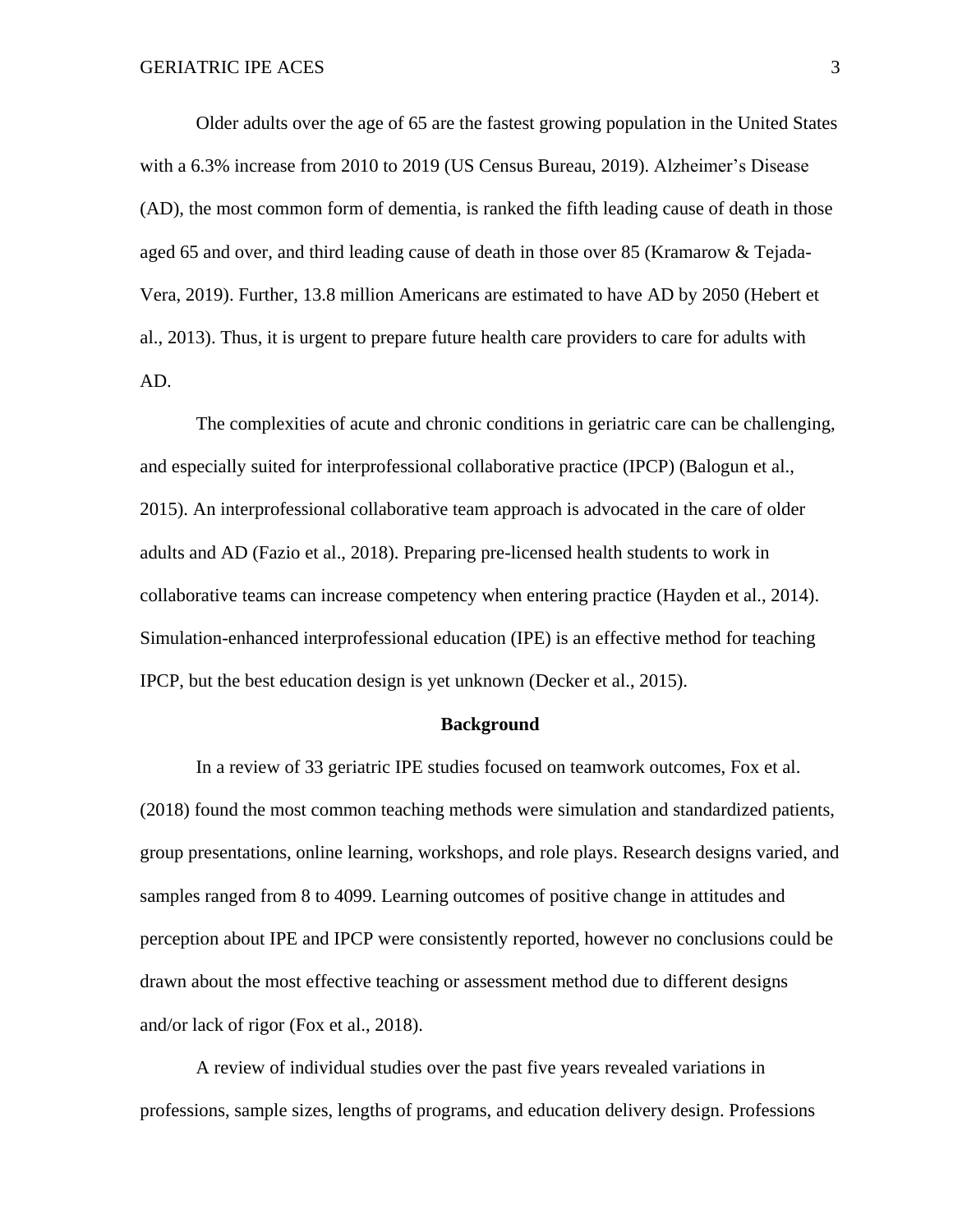most frequently included were nursing, medicine, pharmacy, physical therapy, physician assistants, and social work, with limited inclusion of nutrition/dietetics or speech therapy. Sample sizes were often less than 50 (DeBrew & Hensley-Hannah, 2017; Kent et al., 2018; Leclair et al., 2018; Stow et al., 2017; Turrentine et al., 2016) with few greater than 200 (Fox et al., 2018; Karpa et al., 2019). The majority focused on measuring specific learning outcomes of knowledge (Davis & Nye, 2017; Karpa et al., 2019; Krumweide et al., 2019; Mulligan et al., 2017), attitudes toward interprofessional teams and/or geriatrics (Gellis et al., 2019; Ginsburg & Baine, 2017; Karpa et al., 2019; Muhammed, 2019), and confidence in caring for the geriatric population (Ginsburg & Baine, 2017; Karpa et al., 2019; Mulligan et al., 2017; Turrentine et al., 2016). Most were cross-sectional, with a minority involving ongoing programming over multiple weeks (Dyrstad & Storm, 2017; Leclair et al., 2018). It became clear there is a need to evaluate geriatric interprofessional education delivered over multiple weeks and to study IPE with inclusion of underrepresented learners such as nutrition/dietetics and speech therapy professions.

#### **Theoretical Framework**

Schon's theory of reflection on action guided the development of a novel education program for building competency in geriatric team-based care. According to Schon (1987), the art of reflection on learning allows learners to critically analyze what occurred in an experience and apply meaning in ways that allows them to understand how their actions may have resulted in a particular outcome. The debriefing phase of simulation is application of Schon's theory of reflection on action. When education is designed purposefully with opportunities to guide learners in their reflection, this exercise may be more powerful than the learning experience that precedes reflection. Based on this theory, our education design embedded multiple points of reflection on action as described in methods.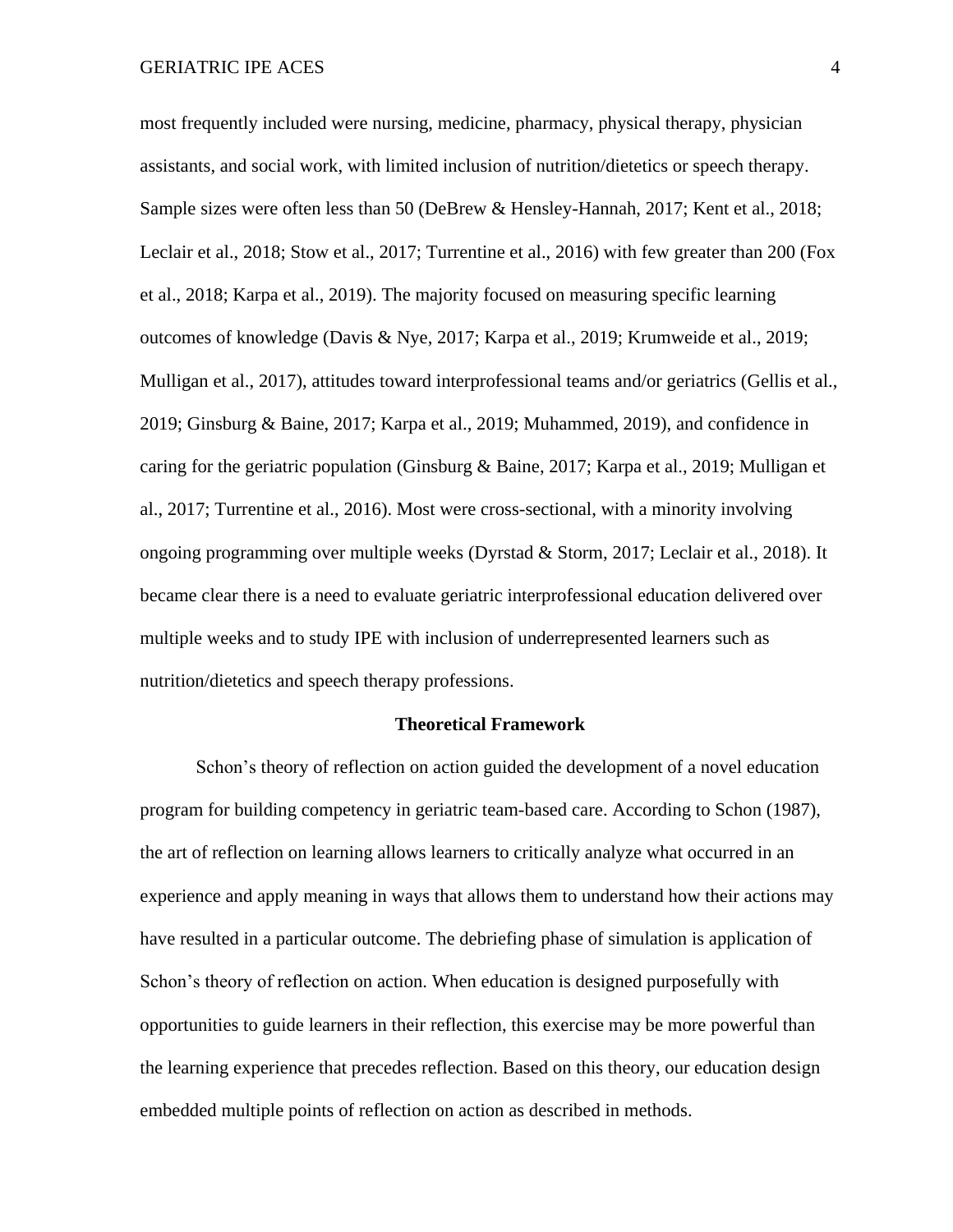#### **Materials and Methods**

A team of seasoned health profession educators created an IPE program for building IPCP competency in health students when caring for the geriatric population with AD. Materials and methods are described for evaluating this program.

#### **Purpose**

The purpose of this program evaluation was to determine the effect of a novel geriatric simulation-enhanced interprofessional education (Gero IPE-Sim) delivered over three weeks on nursing, nutrition, speech therapy and social work students' perceptions of (a) readiness for interpersonal learning and (b) challenges of IPCP in care of older adults with Alzheimer's disease.

## **Setting and Sample**

Following IRB approval, the study was conducted at a large Midwest, public, urban university. Inclusion criteria were enrollment in either the undergraduate geriatric nursing course or in the schools of social work, nutrition and dietetics, or speech language pathology. Further, participants had to be available for all education sessions.

# **Design**

The effect of a Gero IPE-Sim program using an unfolding case study and breakout sessions over three weeks was examined with a one-group pre/post-test design. The following questions were addressed:

- 1. Does an unfolding Gero-IPE Sim affect health profession students' perceptions of (a) readiness for interprofessional learning and (b) challenges of interprofessional collaboration?
- 2. To what extent are the Gero-IPE Sim session components valued by health profession student participants?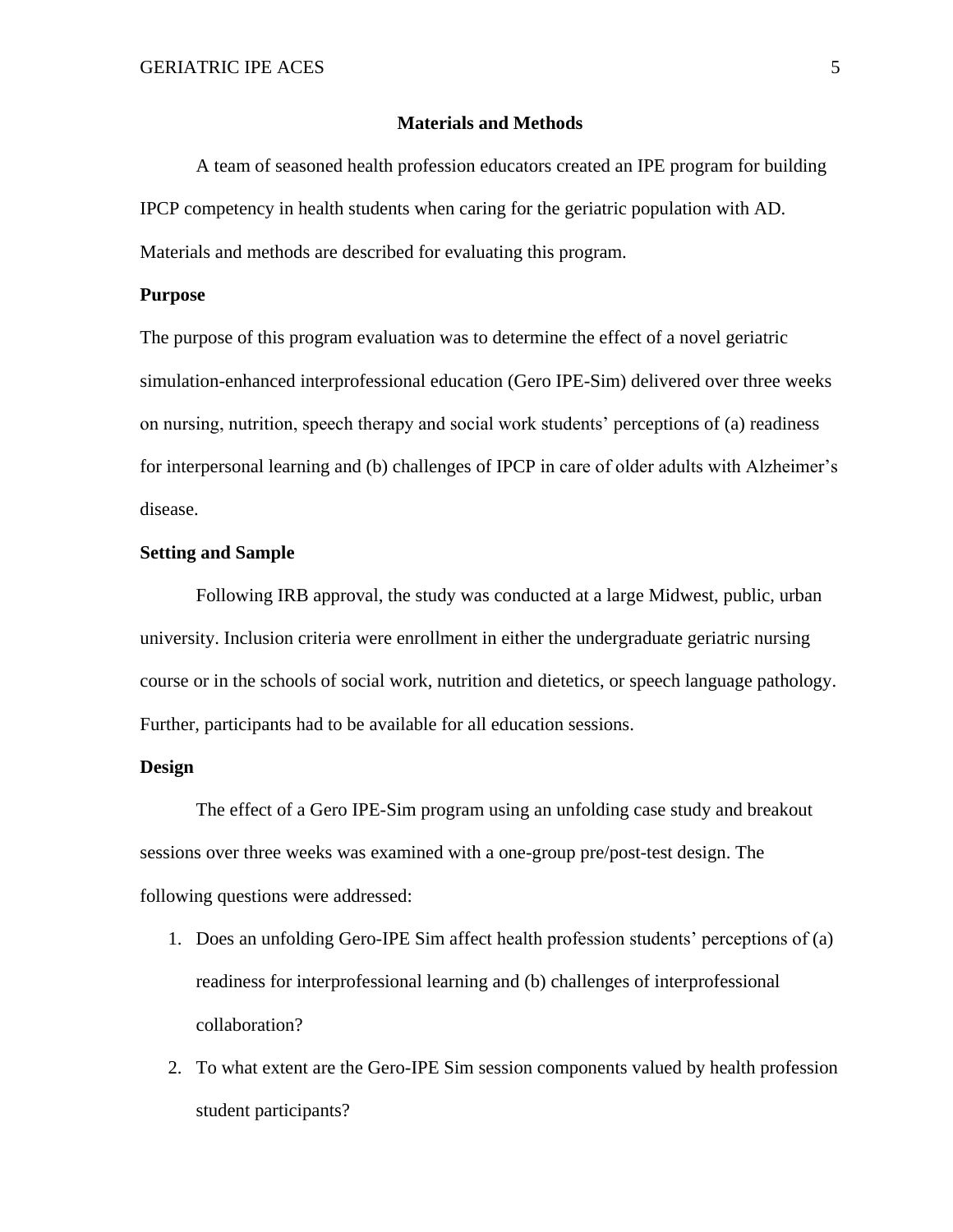# **Sampling**

A convenience sample of students from nursing, nutrition/dietetics (N/D), social work (SW), and speech language pathology (SLP) was recruited each semester by faculty (Table 1). Students from multiple years were included in the study. The program was required as part of the geriatric nursing course, and students from the other professions were given release from other assignments for participation. Prior to attending the first session, participants gave consent by endorsing an online informed consent granting permission to use survey data to evaluate the education program. Participants were informed of the option to withdraw from survey completion while continuing the education at any time without penalty.

#### **Data Collection**

Data collection occurred by cohort at four points between spring semester 2016 and fall semester 2018. Qualtrics software was used to asynchronously collect demographics at baseline, along with pre-education measures of perceptions of readiness for interprofessional learning (RIPLS) and of challenges of interprofessional collaboration (PCIC) prior to accessing resources. Post measures RIPLS, PCIC, and satisfaction with the overall education was measured via online survey after completion of all education. Participant identification numbers were used for matching datasets, and procedures were followed to insure confidentiality. Value of each session component by learners (simulation and breakout sessions) was measured after completion of each day along with rating of learning objective achievement as post-session activities using the learning management system (LMS) quiz function.

# **Education Design**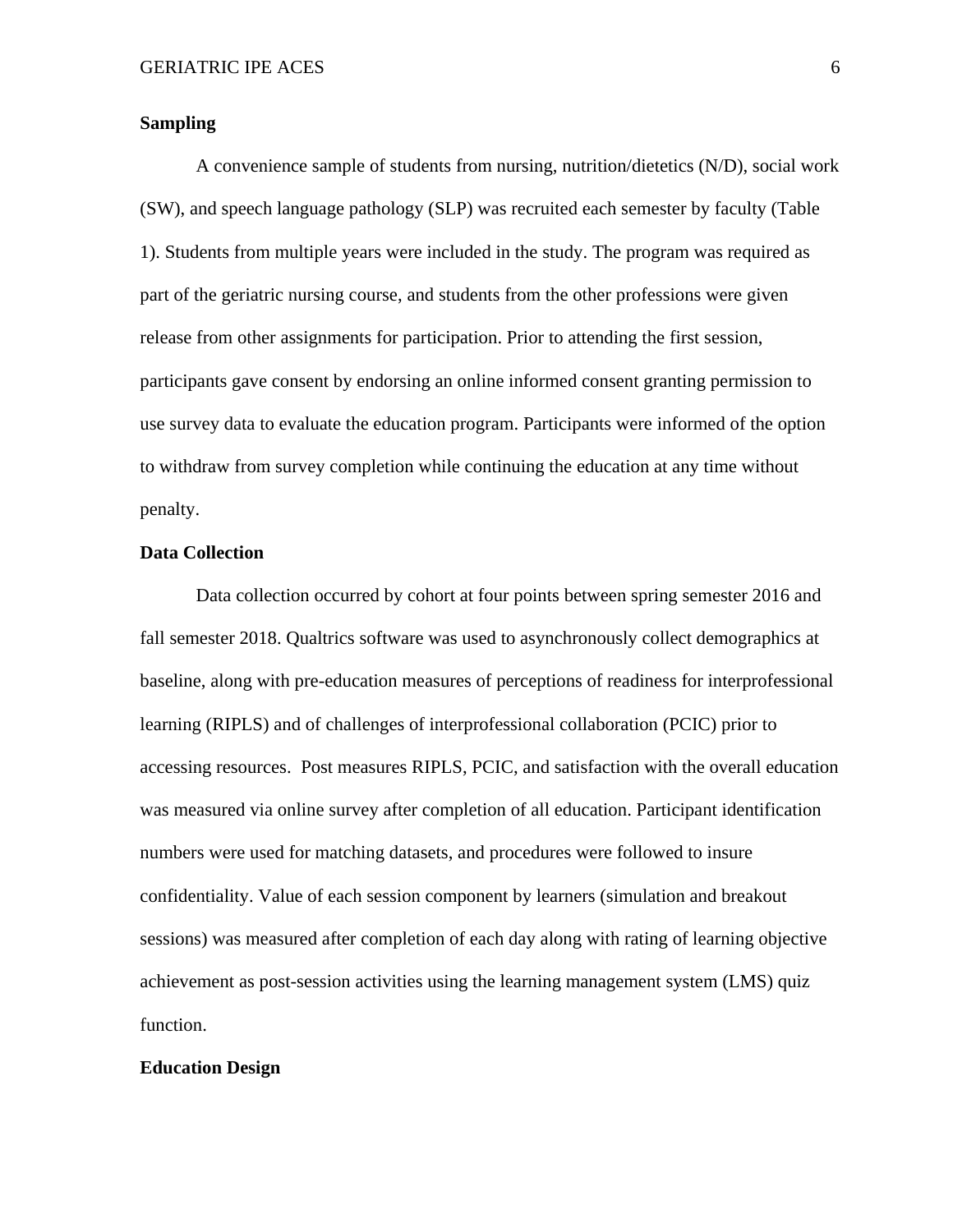Standards for best practices in simulation guided development of the simulation component of our education (INACSL, 2016). The "Henry and Ertha" Alzheimer's dementia unfolding case was chosen from the National League for Nursing (NLN) Advancing Care Excellence for Seniors (ACE.S) online resources (NLN ACE.S, n.d.). Breakout sessions of pre-simulation and post-simulation learning activities (Table 2) complemented each simulation session and was designed by our educator team from nursing, N/D, SW, and SLP. All educators had 10+ years in teaching experience, using IPE with simulation; one the director of IPE simulation at the host health college.

The Gero-IPE Sim program was delivered on three days in 2-hour sessions over three weeks for a total of 6 hours in-person. The program consisted of six components: 1) presimulation learning, 2) pre-briefing review of IPCP competencies, 3) simulation role-play with debriefing, 4) breakout learning sessions, 5) daily session debrief, and 6) post-education activities with reflection discussion cues and daily evaluation surveys. Reflection was purposefully positioned at three points based on the theoretical framework in components 3, 5, and 6: post-simulation, post-daily session, and asynchronous online self-reflection via peer discussion board. Synchronous learning included components 2-5; asynchronous learning pre and post-education components 1 and 6.

Logistically, all students began and finished the daily session together, with interprofessional groups rotated through simulation and breakouts by assignment. For example, groups 1 and 2 began together with the simulation session for 40 minutes while groups 3 and 4 were in separate breakout sessions for 18 minutes each, flipping between breakouts midway with time allowed to move. After 40 minutes, groups 3 and 4 engaged in their simulation session and groups 1 and 2 went to breakout sessions (See Table 2). The synchronous session ended with all students together for a daily session debrief.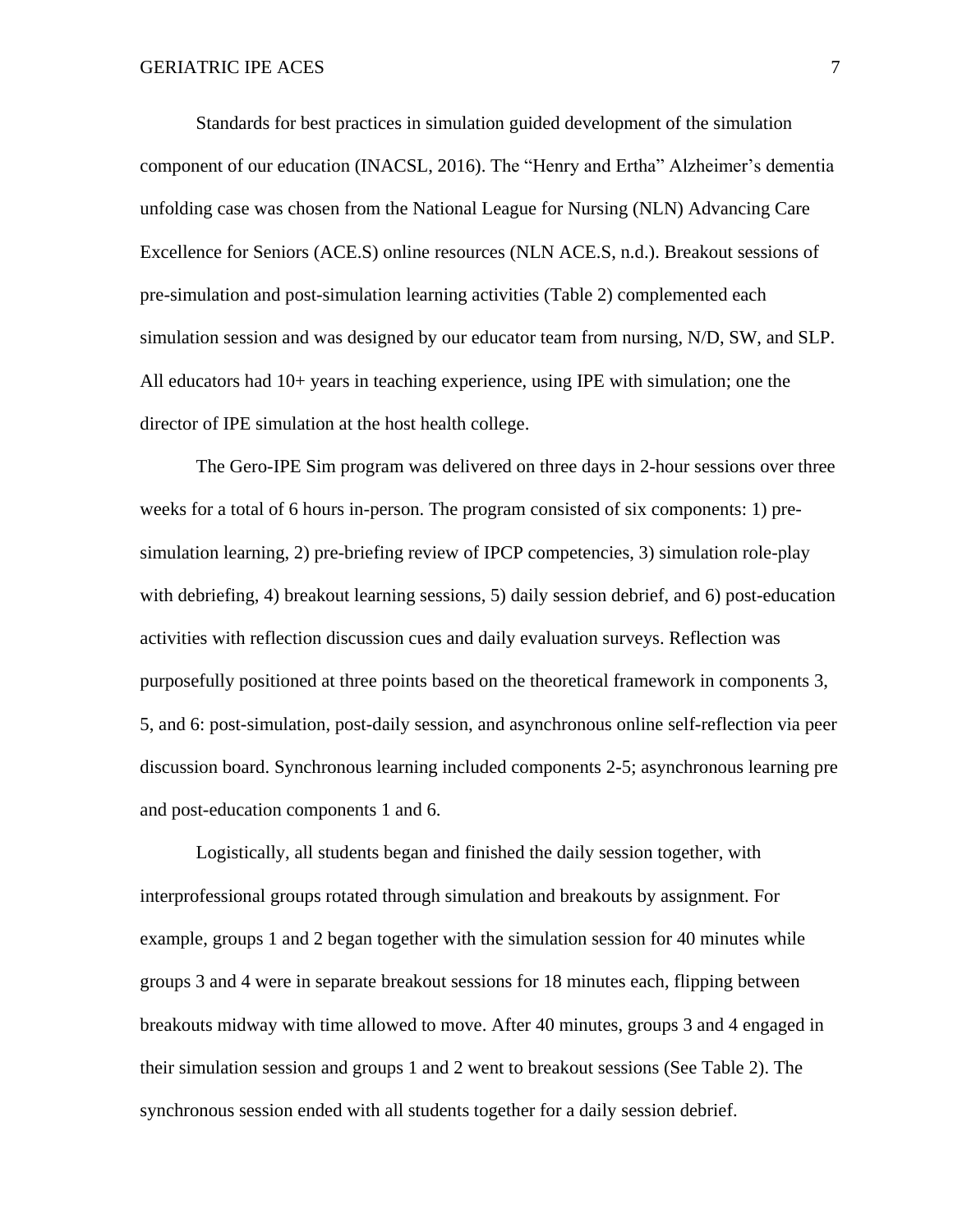# *Pre-simulation Learning*

Pre-simulation learning assignments included readings and/or web links about evidence-based geriatric assessments, dementia care, or healthcare team roles. Nursing students were also assigned to prepare medication cards relevant to the simulation case with knowledge to bring to the sessions. Students in non-nursing professions had access to the medication materials online as optional reading.

# *Pre-briefing: Review of Interprofessional Collaboration Practice Competencies*

At the beginning of each live education session, all students were oriented to the Interprofessional Education Collaborative core competencies (2016) and the learning activities of the day (approximately five minutes). In the first session each cohort viewed an 11-minute video-recorded monologue of the patient (Ertha) role-played by a faculty member. The purpose of the monologue was to give students context, an understanding of the patient's life prior to their encounter, and to add fidelity to the experience.

#### *Simulation Role-play with Debriefing*

Students were given a written script of the Henry and Ertha ACE.S case (Tagliareni et al., 2012) to read in the simulation and were rotated each week as an observer, professional, or family member (Table 2). The team meeting was a summary of the events of the simulation played out by all disciplines, patient, and family. The simulation lasted 15-20 minutes, followed by 15-20 minutes debriefing led by nursing faculty using 'Debriefing with Good Judgment' framework and standard discussion cues (Rudolph et al., 2006). Debriefing points focused on learning objectives including evaluation of roles, professional scope and skills, teamwork, communication, and team problem-solving.

# *Breakout Learning Sessions*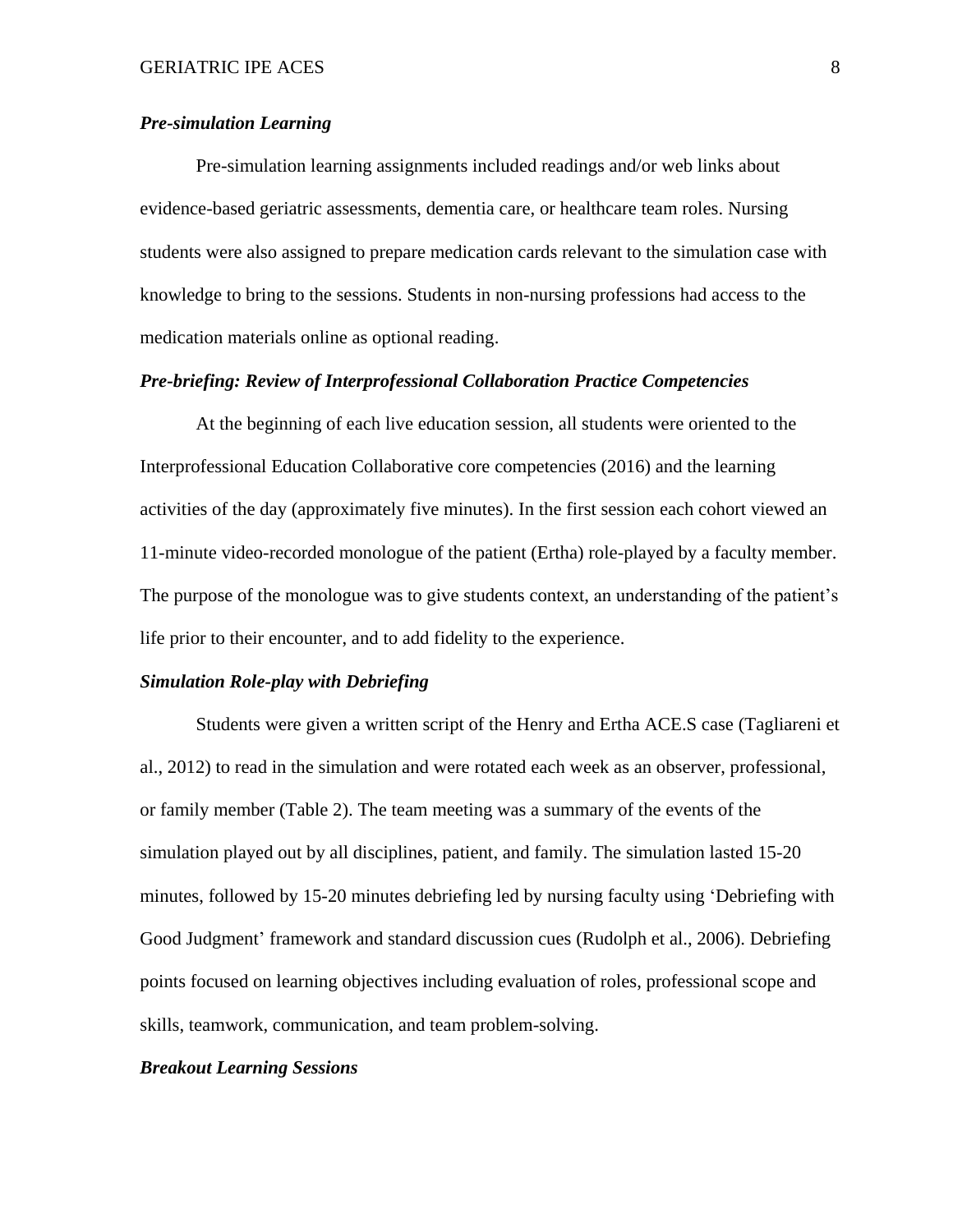Learning objectives of breakout sessions aligned with the focus of the weekly simulation, using active learning methods. Students rotated to two breakout sessions (18 minutes each) when not in simulation (Table 2).

# *Daily Session Debriefing*

At the end of each day, all students gathered for a post-session debrief and wrap up (15 minutes). Reflections of learning objectives were guided by standard debriefing cues using an advocacy and inquiry method. Students were also instructed to complete online post-education activities.

#### *Post-education Activities*

Online discussion forums were prepared for students to engage in shared interprofessional learning after each live session to elicit reflection of learning across professions. Discussion posts were either voluntary or required by the educators of each profession. Additionally, students were asked to complete the 9-10 item daily education evaluation survey of learning activities and learning objective attainment.

#### **Outcome Variables**

Multiple measurements for program evaluation were utilized. Perceptions of readiness for interprofessional learning was measured with a 16-item version of the Readiness for Interprofessional Learning Scale (RIPLS) (Yu et al., 2018). Participants scored each item on a 5-point Likert scale (1=strongly disagree to 5=strongly agree). Reliability had been established for the overall scale, as well as for the subscales of teamwork and professional identities (Yu et al., 2018), supporting use of this measure rather than the 19 item RIPLS (Kerry et al., 2018). Higher scores indicate greater readiness.

Perceived challenges of interprofessional collaboration was measured with the 12-tem Perceived Challenges of Interprofessional Collaboration (PCIC), a researcher-created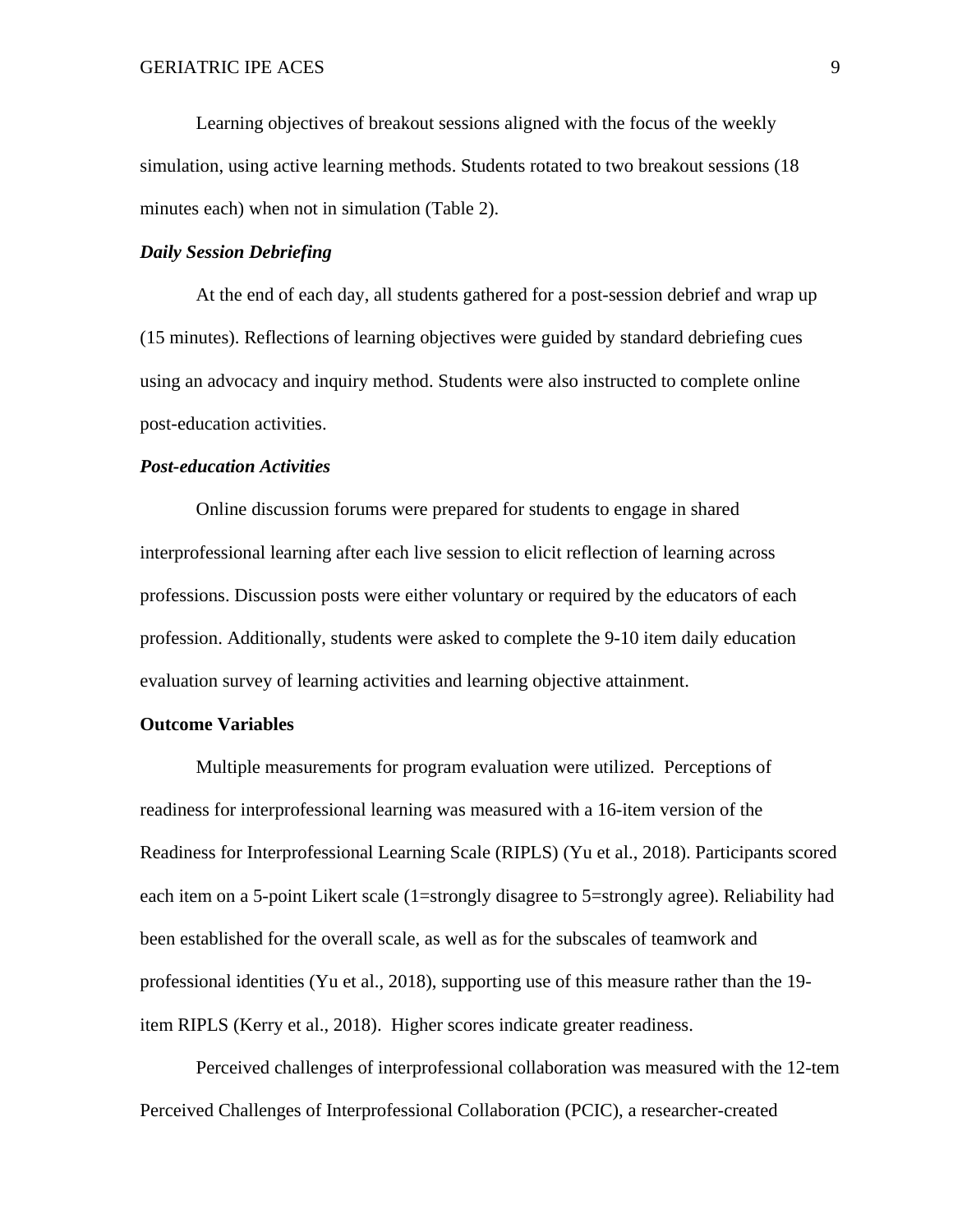instrument constructed by an expert in measure development and derived from a content analysis of IPEC qualitative studies (Interprofessional Education Collaborative, 2016). Expert validity was established by an additional content expert on subject matter and IPE simulation learning. Inter-item reliability in a preliminary geriatric IPE-simulation study (*N*=209, 2012-2013 data) revealed acceptable reliability (Cronbach alpha = .89). Participants rate items on a 5-point Likert scale (1=very low difficulty to 5=very high difficulty). Lower scores indicate less challenge with interprofessional collaboration.

Satisfaction with the overall Gero-IPE Sim was measured online post-program completion with a researcher-created 8-item survey with 5-point Likert scales  $(1 = \text{strongly})$ disagree to 5= strongly agree). Valuing of education components was measured daily (3 days) with a 4 or 5-item researcher-created survey using a 4-point ordinal scale; positive descriptors "Highly Valuable" and "Valuable", negative descriptors "Not Very Valuable" and "Not Valuable at All." On this survey, breakout sessions were evaluated with one item each, and two or three items for the simulation; one each for the video (day 1 only), simulation role-play, and team meeting (Table 2). To evaluate future programming needs, five program learning objectives were rated each day on a 3-point ordinal scale (Not Met, Partially Met, Met). Learning objectives focused on 1) professional roles and responsibilities, 2) professional scope of skills, 3) teamwork abilities, 4) team communication, and 5) team problem-solving.

IBM SPSS Statistics Version 26 was used for analysis. Descriptive statistics were used to describe the sample and variable measures. Data are displayed as means unless otherwise stated. Within-group differences were determined by paired *t-*tests.

# **Results**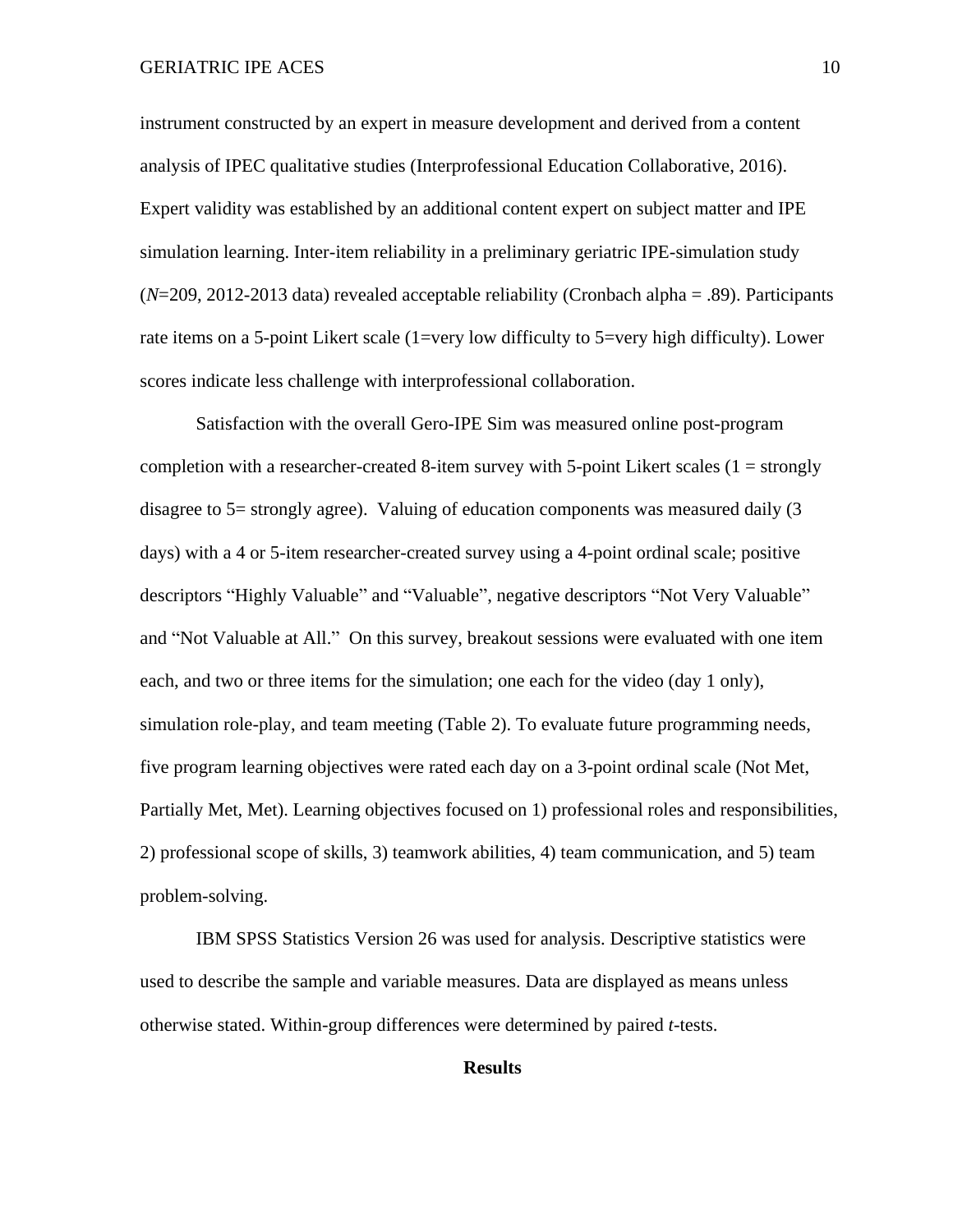Total participants were 291 from four cohorts (spring 2016, fall 2016, spring 2017, fall 2018). For each cohort, 34 to 51 were from nursing, 8 to 15 from N/D, 2 to 8 from SW, and 6 to 8 from SLP, with pre/post completion rates per cohort ranging from 54.2% to 70%. For analysis, 196 participants (67%) completed both pre and post-surveys from four cohorts; they are 52, 40, 49, and 55 respectively. Of the 196, mean age was 23.5 years, and the majority were female, white, junior-level, nursing students (Table 1).

To examine perceptions of readiness for interprofessional learning, scores from the RIPLS were analyzed comparing pre/post total mean scores. Prior to analysis, negatively worded items 10, 11, and 12 were reverse coded. Pre and post Cronbach's alpha for the RIPLS was 0.94 and 0.93 respectively. Mean total scores of RIPLS showed a non-significant change after the education (pre: 4.38, post: 4.34, *p*=0.30; Table 3). Among individual professions, RIPLS scores were statistically unchanged from pre to post. Nursing participants reported the lowest mean score, with SLP participants reporting the highest mean score. All mean scores were above 4 on a 5-point scale, indicating reported readiness between agree and strongly agree.

To examine perceptions of challenges in interprofessional collaboration, scores from the PCIC were analyzed. Pre and post Cronbach's alphas for the PCIC were 0.89 and 0.95 respectively. Table 3 presents mean PCIC scores for total participants and by profession. Mean PCIC score significantly decreased from pre to post  $(p< .0001)$  for all professions with greater decreases in SW and SLP. A decrease in post PCIC score indicates decreased perceived challenges in interprofessional collaboration post-education, the desired change.

Satisfaction with overall Gero-IPE Sim was measured post-education. Average ratings were similar across professions with slightly lower scores in nursing and higher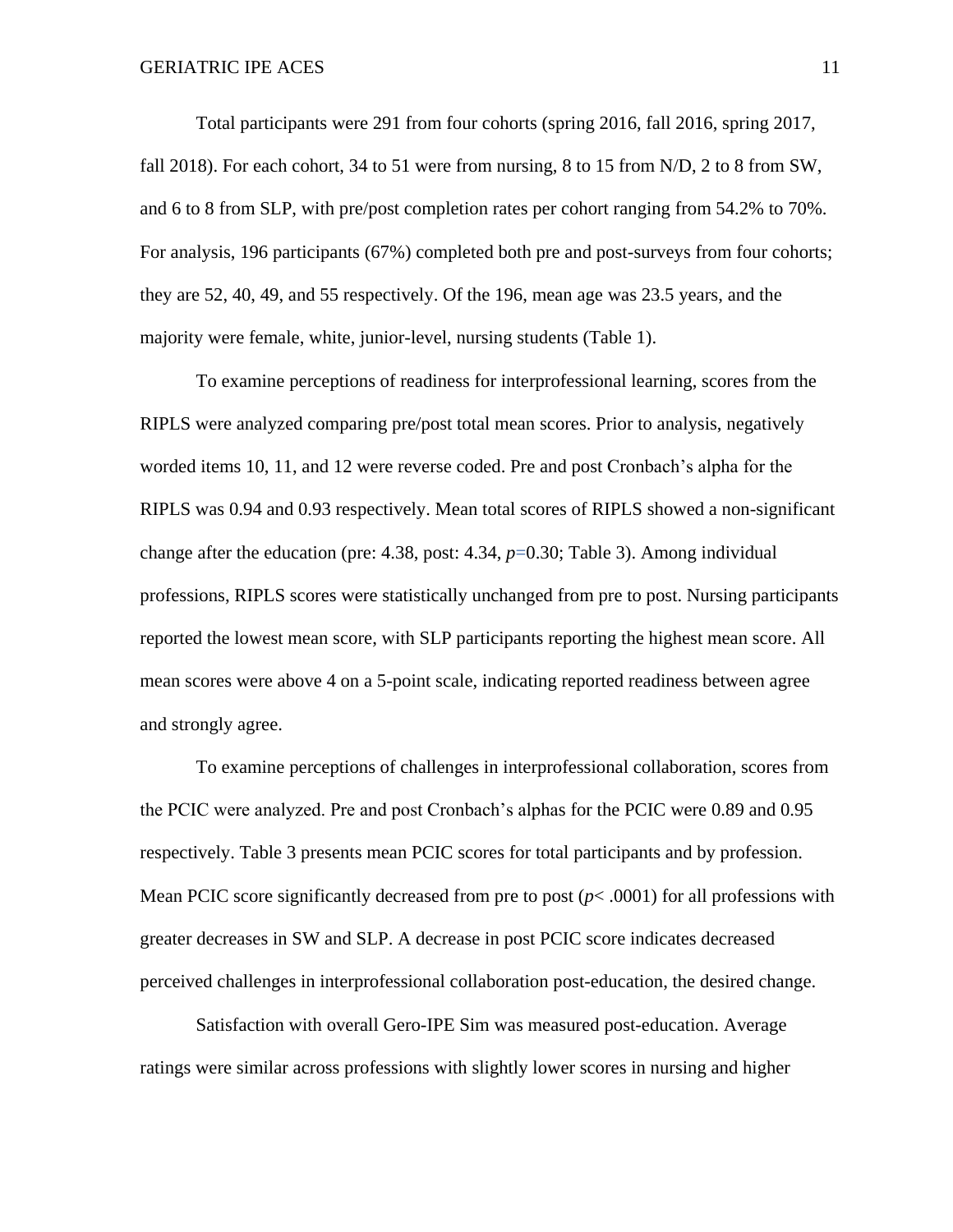scores in SW (Table 3). The mean score of 4 indicates the participants "Agree" with the evaluation statements of satisfaction with the education program overall.

Valuing of education session components and achievement of learning objectives were measured with daily surveys. Aggregate results, including all participants who responded (*N*=241-291 per item; 81-100% completion rate from 291 participants), are reported descriptively in Table 4. Simulation components and breakout session evaluation items on a 4-point scale were divided into positive and negative ratings. Of those responding, 91.9% to 98.6% rated each breakout session positively. The monologue video was rated positively by 90.3% of participants, the simulation role-play 92% positively for all three weeks, and the simulation team meeting 91-94% positively each week. The most valued breakout sessions were the sensory, textured foods and liquids, and supplements, although all breakouts scored positively by over 91% of participants.

Results of learning objective achievement ratings used for quality improvement purposes showed little variability across days and cohorts and are reported in aggregate. At the end of the program, the five learning objectives were individually rated as "Met" by 82.8%-92.7% of participants for each cohort (*M=*88.2% "Met" for all objectives). The rating of "Not met" at the end of the program ranged from 0-3.8% (*M=*1.6%), and "Partially Met" ranged from 5.7-19% (*M=*10.1%). Learning objective 5 (Team Problem Solving) rated the highest (*M*=89.8% "Met"), with the lowest rating for Learning objective 4 (Communication) (*M=*86.6% "Met").

#### **Discussion**

Findings indicated that readiness for interprofessional learning scored relatively high in the pre-education baseline with no significant change at the end of a multi-week IPE. It is possible that students initially over-estimated their readiness, only to find that their ability to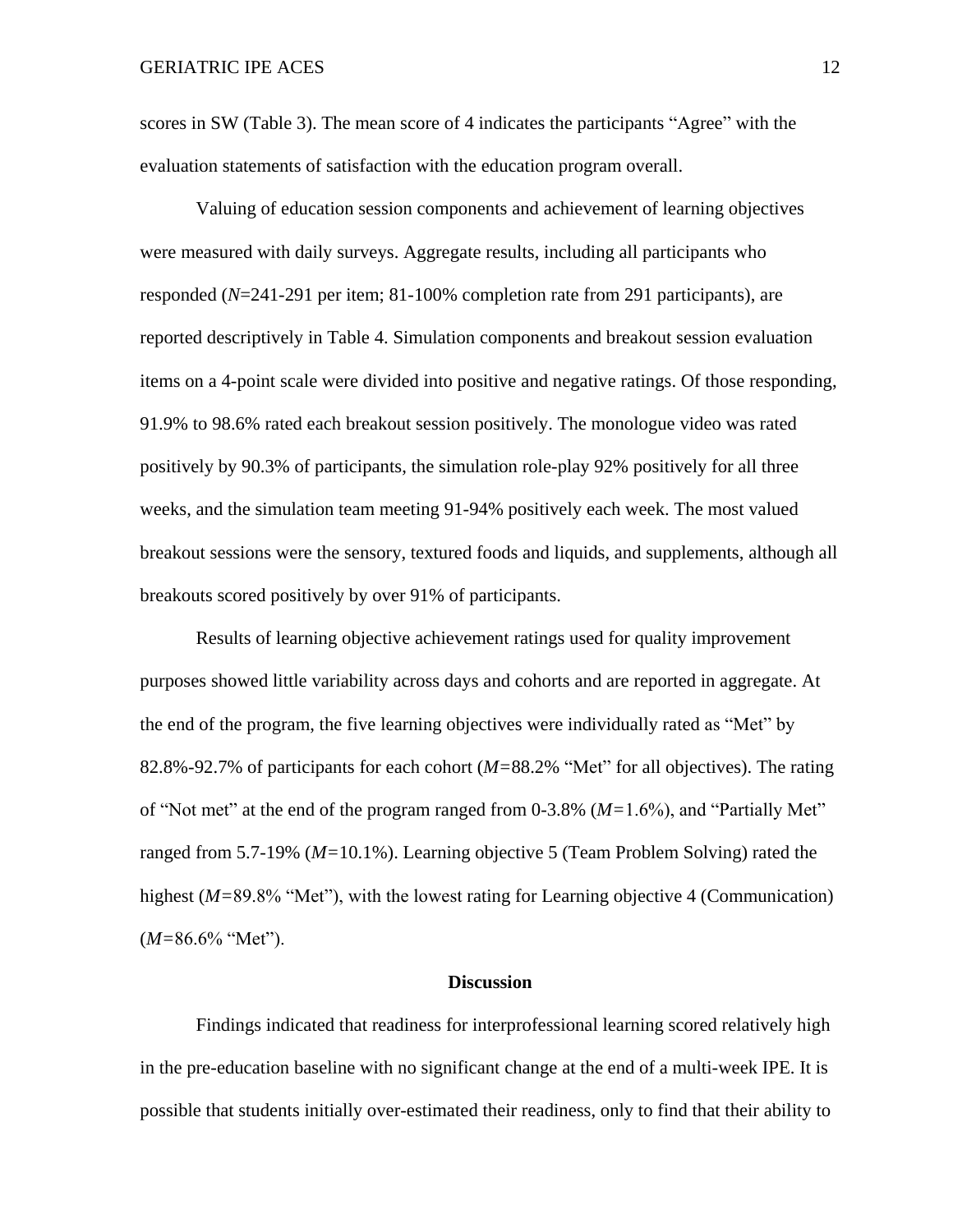work with interprofessional groups requires more development. Further, convenience sampling may have constructed a sample positively biased toward interprofessional learning. It is also possible the education did not have an impact on their readiness for interprofessional learning.

All groups showed a significant change in perceived challenges of interprofessional collaboration with pre-education scores between 2-3 (Low difficulty, moderate difficulty) decreasing to scores between 1-2 (Very low to Low difficulty) post-education. Perhaps through the simulation role-playing, students saw positive role modeling of interprofessional collaboration and perceived the process as less difficult to achieve. Reducing perceived challenges to interprofessional collaboration can help prepare students for IPCP in the future.

Overall program satisfaction survey garnered satisfied ratings, indicating a positive experience. Active learning methods were highly valued by learners according to the daily valuation of education components results. All elements of the education design were scored positively by over 90% of participants, indicating high approval. However, the ratings of learner objectives each day showed little variability across days, indicating students' perceptions of meeting objectives changed little from the first day to the end of the program.

This study builds on geriatric IPE research geared toward developing IPCP competencies. Our results were similar to Balogun et al. (2015) who found that 90% of medical and nursing students (*N*=254) demonstrated appreciation for IPE post-education. Karpa et al. (2019) also found positive outcomes among seven professions (*N*=340) in nutrition, nursing, pharmacy, occupational and physical therapy, dental hygiene and medicine following an IPE with standardized patient simulation design including "enjoyment" of the interprofessional simulation, increase in understanding of roles and responsibilities, and valuing of teamwork in patient care. Finally, Brown et al. (2018) reported on a multi-step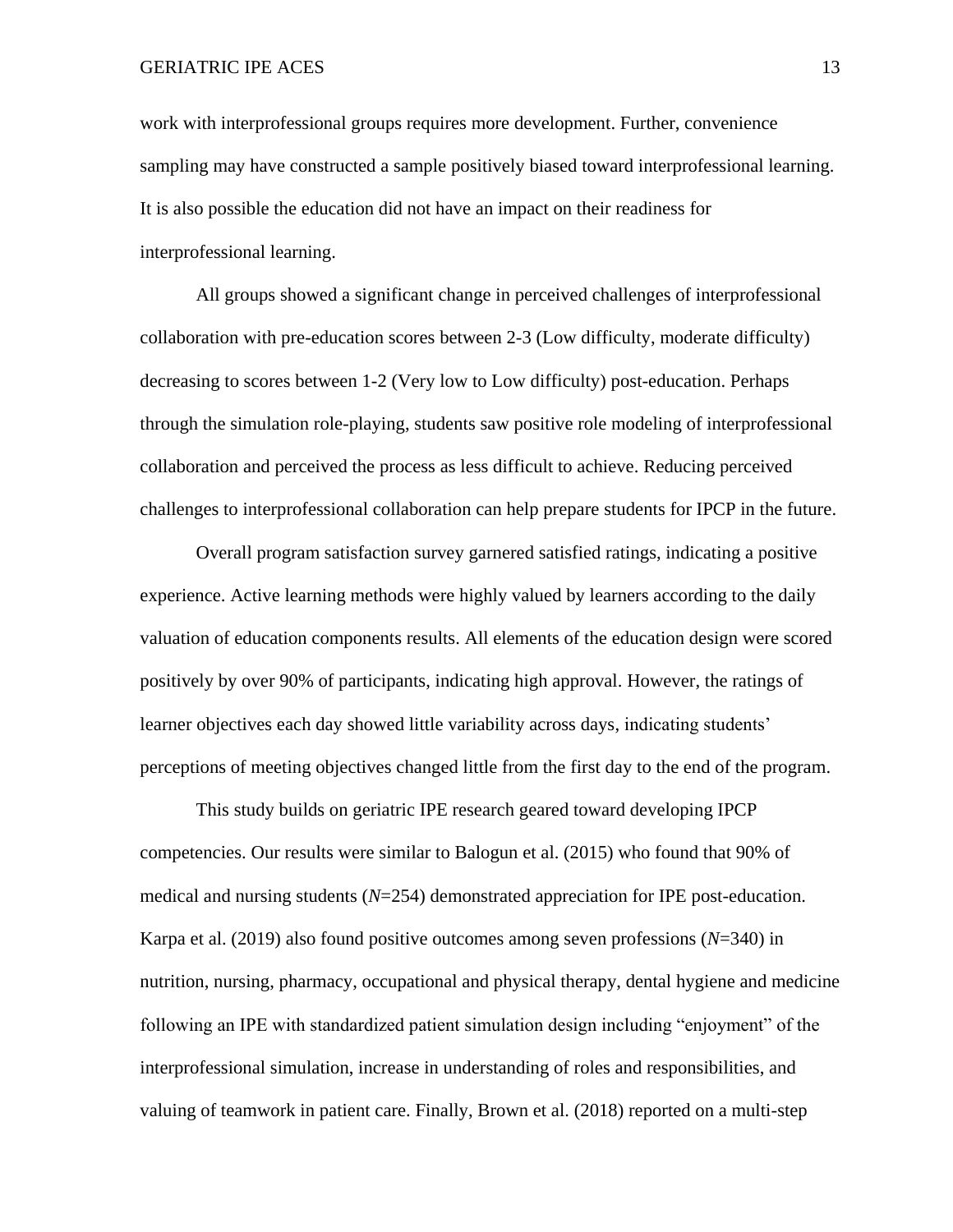geriatric IPE design with 12 different health professions including nursing, SW, N/D, and SLP and others (*N*=136) and found advancements in interprofessional collaborative competencies in pre/post-education comparison (*p* < .001*)*.

Studies using an unfolding case in their designs, including an ACE.S case, have involved only nursing rather than multiple professions. Haley et al. (2017) conducted a randomized controlled trial using a different ACE.S case and found within and between group increases in empathy, patient-centered care, active listening, and self-awareness at 2 and 4-weeks post-education. Kopka et al. (2016) integrated use of social media with an ACE.S case for teaching end-of-life competencies and noted positive qualitative comments. Neither study utilized additional education components such as our breakout sessions.

Schon's reflection on action theory was not directly evaluated as to the effectiveness of the debriefing points in the education; this could be examined in future studies. Anecdotal comments from participants during debriefing included themes, such as "I didn't know that profession did that," and "I realize how important it was to have the whole team together for this patient."

Study limitations included potential differences in fidelity when presenting education from cohort to cohort due to changes in educator participants. This risk was minimized by maintaining written instructions for facilitating each session consistently. For example, standardized reflection cues were used for debriefing, instructions for the breakout rooms were written in detail, and the same role-play scripts were used in every cohort. Convenience sampling may limit generalizability of findings due to possible sample bias. However, all students were informed that participation was voluntary, confidential, and not associated with course evaluation. We could not confirm completion of prebrief readings which may have affected their experience. There was variation in profession proportions by cohort due to size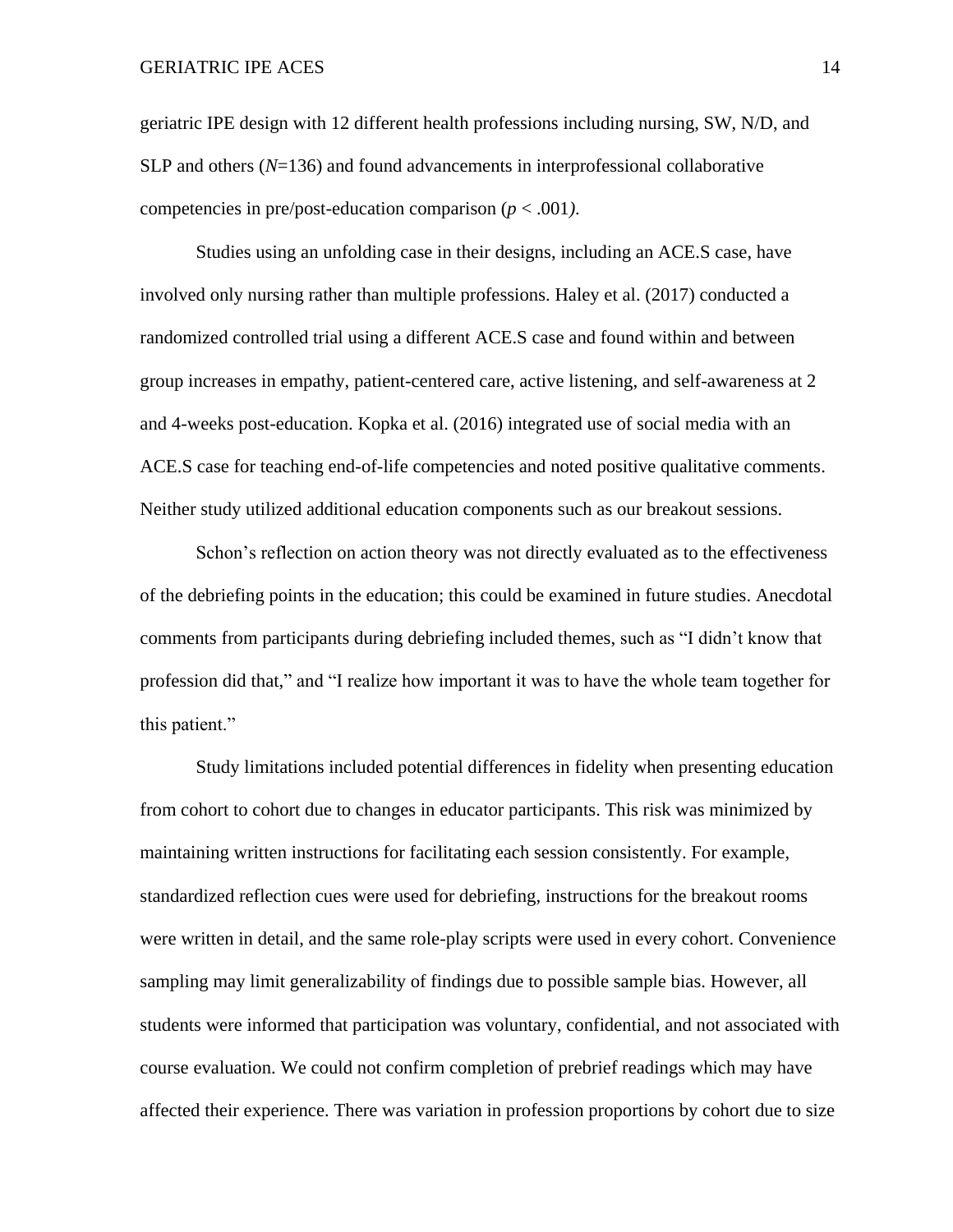of classes and recruitment effectiveness, however there was always representation of all professions in each cohort. Differences in participant level in education programs may have influenced outcomes due to varied achievement of profession-specific knowledge. For example, SLP students were graduate level, while others were undergraduate. Social desirability, testing bias, and Hawthorne effect may exist in self-reported pre/post survey data. Also, RIPLS and PCIC surveys were administered online asynchronously which may have affected completion rate. Lastly, we used a newly developed and validated PCIC survey that demonstrated robust reliability in this sample and pilot data, but could be strengthened by use in future studies.

#### **Conclusions**

This study offers educators an example of active interprofessional geriatric education about care of AD. Our results showed high readiness for IPCP pre-education and did not reveal this education as a way to further increase readiness. We did however find this education contributed to a decrease in perceived challenges associated with IPCP. Implications may be that student readiness was already at a desirable level, or that they may require more than a single education program to further this outcome. Positive valuation of active learning supports integration of multiple learning approaches in IPE. Additional studies that utilize multiple elements over time are needed to advance the body of evidence for teaching IPCP competencies in geriatrics. Qualitative feedback regarding readiness and challenges of IPCP would help define these elements. Replication of this study using other healthcare professions and other ACE-S cases can add to the validity of these learning resources for interprofessional application and provide direction for future research. Future studies using the 16-item RIPLS instrument would add reliability and validity to this modified scale. In conclusion, we believe that education delivered over time using a variety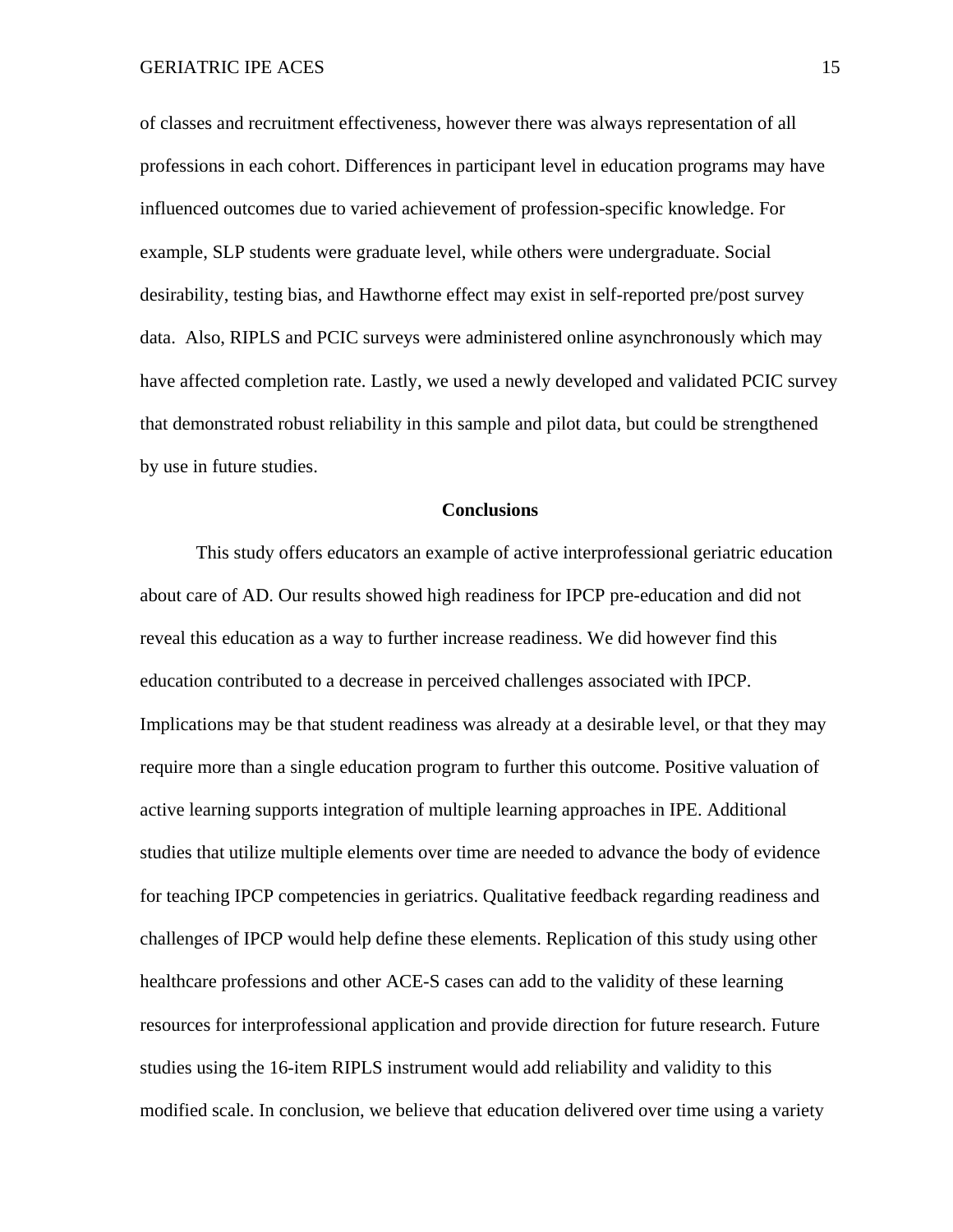of elements is valuable and effective for preparing health students for collaborative practice. Effective education can influence the future practice of health profession students by helping them appreciate the complexity and importance of interprofessional collaborative practice.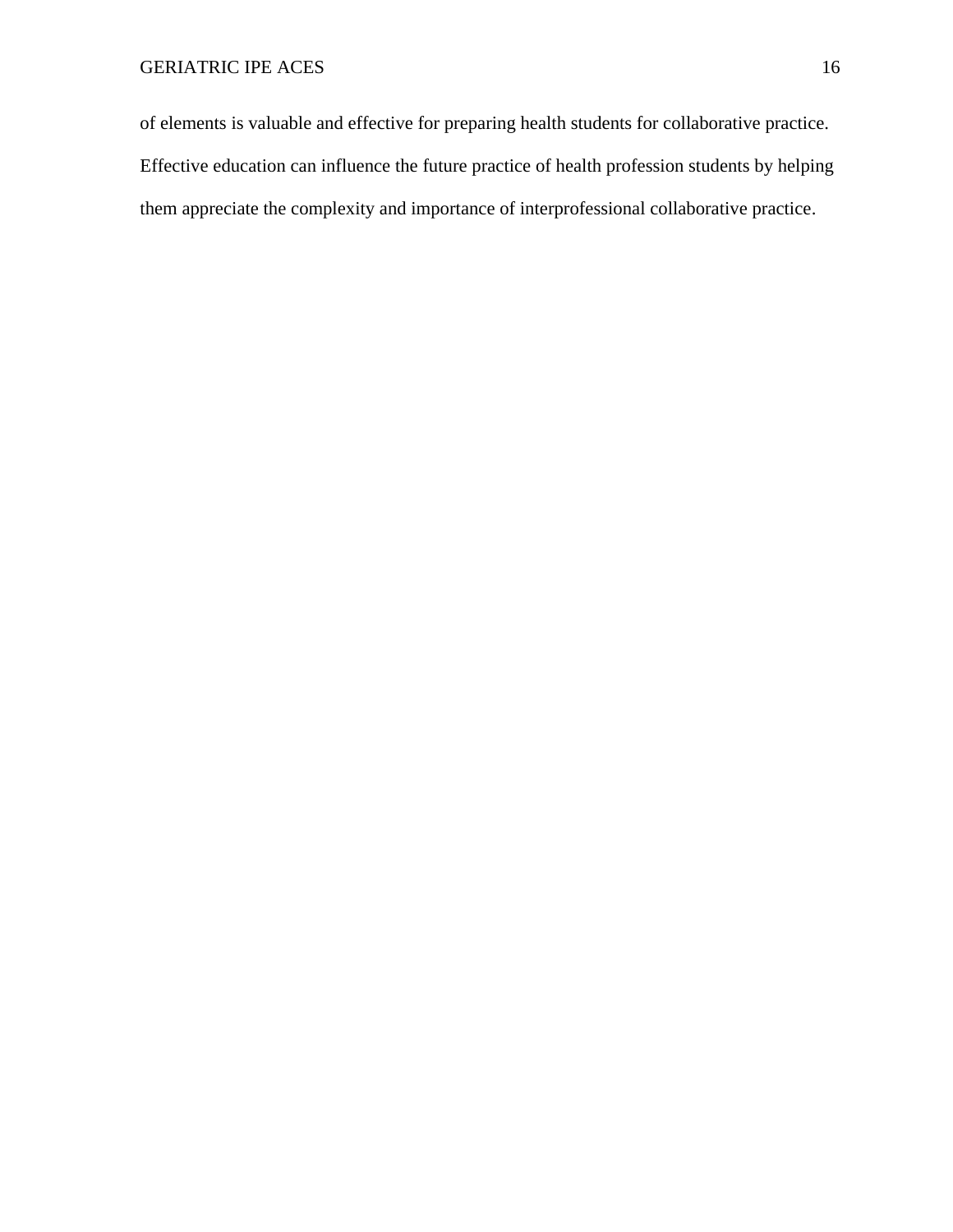|                             | <b>Education Details</b>          |                                       |                                              |
|-----------------------------|-----------------------------------|---------------------------------------|----------------------------------------------|
| Education                   |                                   |                                       |                                              |
| Component                   | Day 1<br>Ertha is admitted to     | Day 2                                 | Day 3                                        |
| Ertha and Henry<br>Williams |                                   | Two months post<br>admission.         | Six months post<br>admission. Ertha          |
|                             | Assisted Living for               | Ertha's husband                       | shows some                                   |
| simulation synopsis         | progressing<br>symptoms of        |                                       |                                              |
|                             | Alzheimer's dementia              | Henry has died one<br>month previous. | improvement in grief,<br>socialization, ADLs |
|                             |                                   | Grief becomes a new                   |                                              |
|                             |                                   | concern.                              |                                              |
|                             |                                   |                                       |                                              |
| Simulation events           | -Ertha monologue                  | -Nursing shift report,                | -Shift report with                           |
|                             | -Nursing shift report             | -SW referral to SLP                   | nursing, SW, SLP                             |
|                             | -Nursing assessment:              | -SLP assessment:                      | -SLP assessment:                             |
|                             | Safety and ADL/IADL               | detailed cognitive                    | dysphagia evaluation                         |
|                             | with Ertha and                    | screen                                |                                              |
|                             | husband                           |                                       |                                              |
|                             | -Nursing referral to<br><b>SW</b> | -SLP referral to N/D                  | -SLP referral to N/D                         |
|                             | -SW assessment:                   | -Dietician                            | -Dietician                                   |
|                             | Support services,                 | assessment: Diet                      | assessment: Nutrition                        |
|                             | Mini Cognition                    | preferences                           | and hydration                                |
|                             | screen                            |                                       | screening                                    |
|                             | -Team meeting                     | -Team meeting                         | -Team meeting                                |
| <b>Breakout Session 1</b>   | <b>Sensory Simulation</b>         | <b>Cognitive Support</b>              | Levels of Care                               |
| (Leader discipline)         | (NSG or N/D)                      | Simulation (NSG)                      | Simulation (SW)                              |
| Topics                      | -Taste and smell                  | -Mini Cognition                       | -Different patient                           |
|                             | changes                           | assessment                            | transfer scenarios;                          |
|                             | -Vision changes                   | scenarios                             | Assisted Living,                             |
|                             | -Tactile changes                  | -Geriatric                            | Extended care,                               |
|                             |                                   | <b>Depression Scale</b>               | <b>Skilled Nursing</b>                       |
|                             |                                   | assessment                            | Facility, and Acute                          |
|                             |                                   | scenarios                             | Rehabilitation                               |
|                             |                                   | -Delirium vs                          | Costs and services                           |
|                             |                                   | dementia                              | offered at each                              |
|                             |                                   |                                       | setting                                      |
| <b>Breakout Session 2</b>   | <b>Hearing Simulation</b>         | Modified Foods,                       | Nutrition                                    |
| (Leader discipline)         | (SLP)                             | Fluids, and Mouth                     | Supplements and                              |
|                             |                                   | care (N/D, SLP)                       | Cognitive supports                           |
|                             |                                   |                                       | (N/D, SLP)                                   |

# **Table 2** Summary of Education Components by Day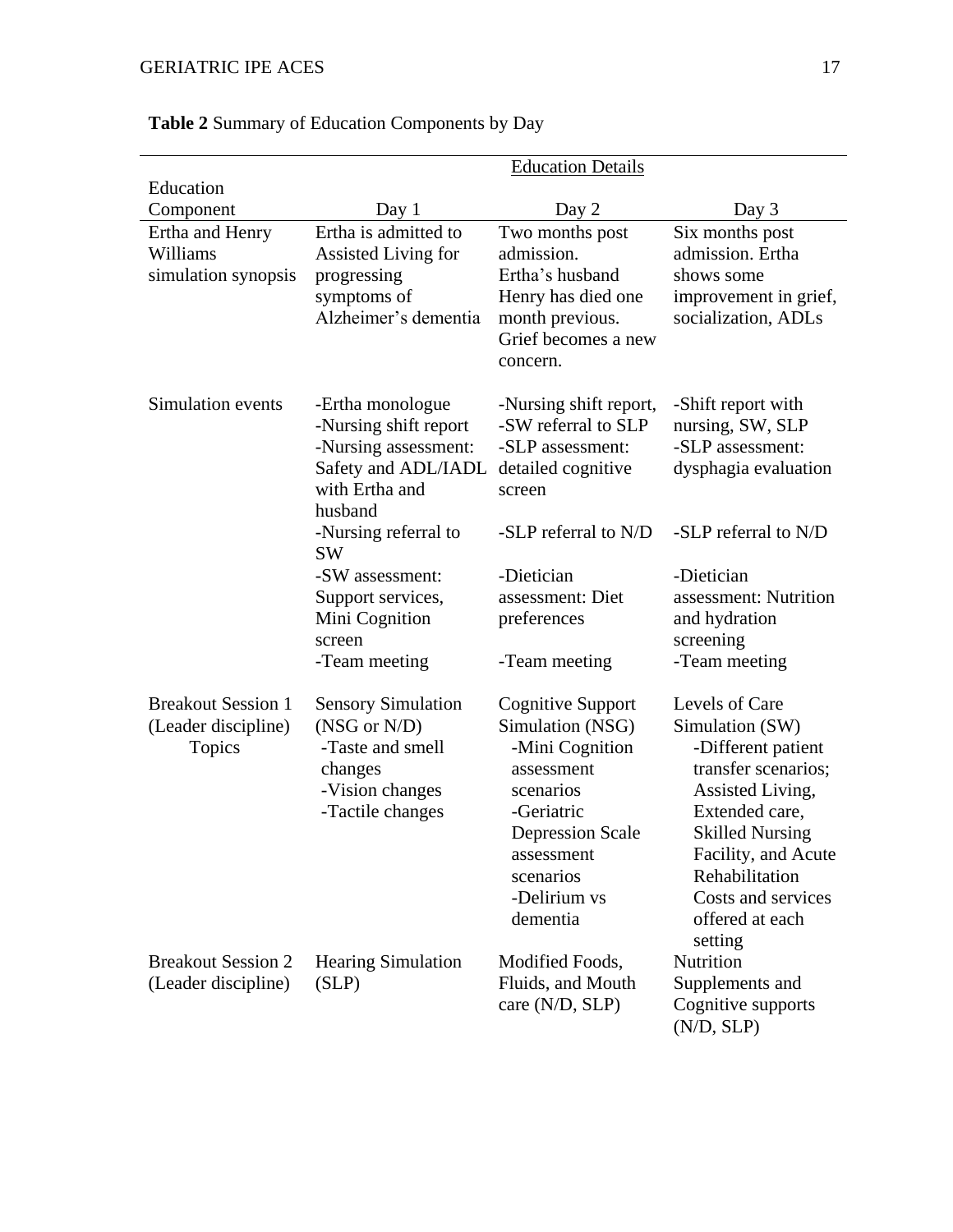| <b>Topics</b> | -Audiology role | -Thickened     | -Low tech cognitive   |
|---------------|-----------------|----------------|-----------------------|
|               | -Audiogram and  | liquids        | supports              |
|               | simple hearing  | -Modified      | -High tech            |
|               | screen          | textures       | cognitive supports    |
|               | -Student simple | -Antibacterial | -Nutrition            |
|               | hearing screen  | mouth care     | supplements           |
|               | experience      | protocol       | qualities and tasting |
|               |                 |                | experience            |
|               |                 |                |                       |

Note: (I)ADL (Independent) Activities of Daily Living, SW Social Work, SLP Speech Language Pathology, NSG Nursing, N/D Nutrition/Dietetics.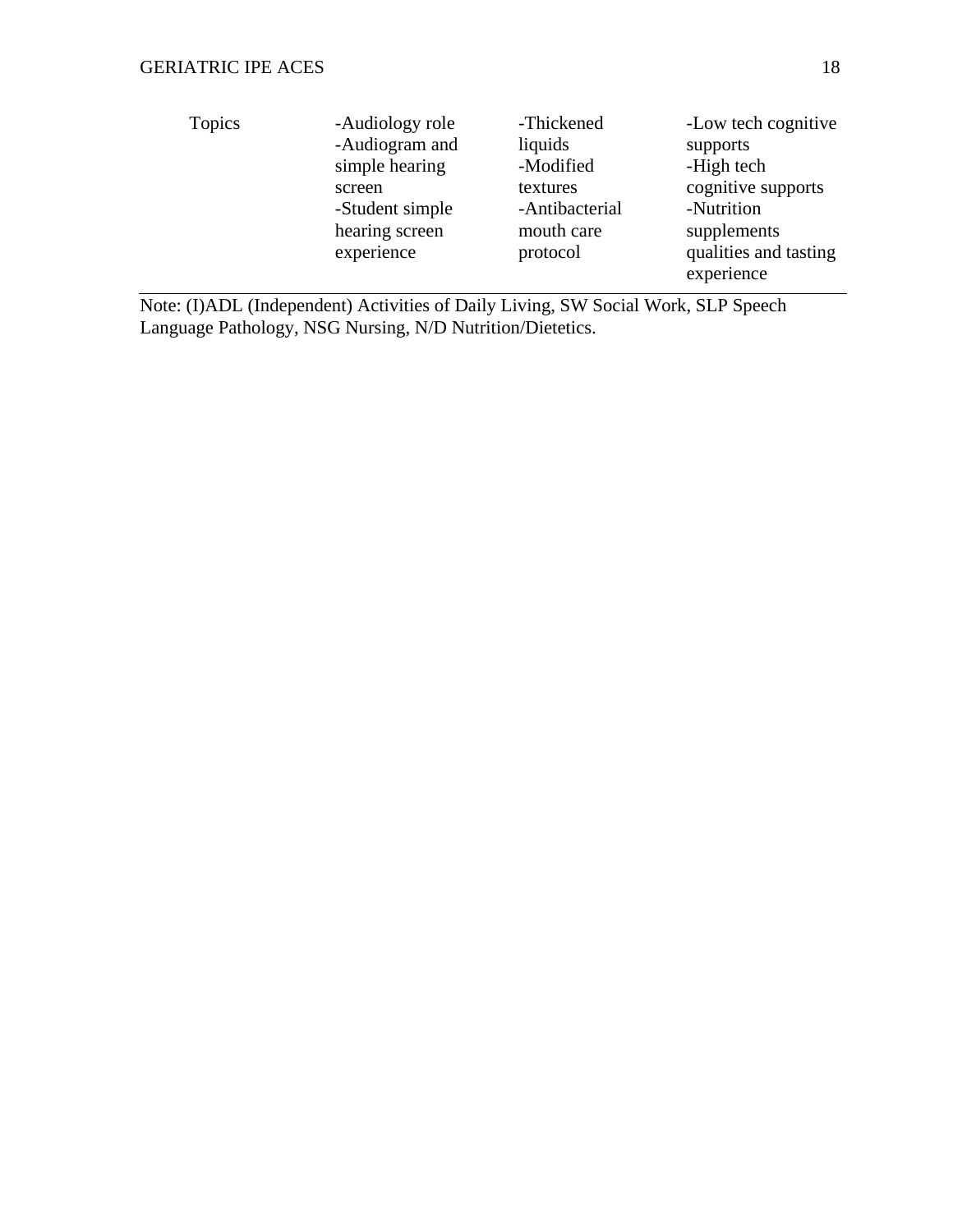| Demographic                      | $f(\%)$    |  |
|----------------------------------|------------|--|
| Gender                           |            |  |
| Male                             | 44 (22.4)  |  |
| Female                           | 151 (77.0) |  |
| Missing                          | 1(0.5)     |  |
| Ethnicity                        |            |  |
| White                            | 178 (90.8) |  |
| <b>Black</b>                     | 9(4.6)     |  |
| Asian                            | 2(1.0)     |  |
| Other                            | 6(3.1)     |  |
| Missing                          | 1(0.5)     |  |
| Year of Education                |            |  |
| Junior                           | 153 (78.1) |  |
| Senior                           | 10(5.1)    |  |
| Graduate                         | 31(15.6)   |  |
| Missing                          | 2(1.0)     |  |
| Other IPE experiences            |            |  |
| $\overline{0}$                   | 118 (60.2) |  |
| $1 - 2$                          | 64 (32.7)  |  |
| $3 - 6$                          | 8(4.1)     |  |
| $7 - 10$                         | 5(2.6)     |  |
| Missing                          | 1(0.5)     |  |
| Program of Study                 |            |  |
| Nursing                          | 127(64.8)  |  |
| Nutrition                        | 30(15.3)   |  |
| Social work                      | 10(5.1)    |  |
| <b>Speech Language Pathology</b> | 29 (14.8)  |  |

**Table 1** Demographic Characteristics of Participants (*N*=196)

Note: Participants were on average 23.5 years old  $(SD = 6)$ , range of 19-52. IPE Interprofessional education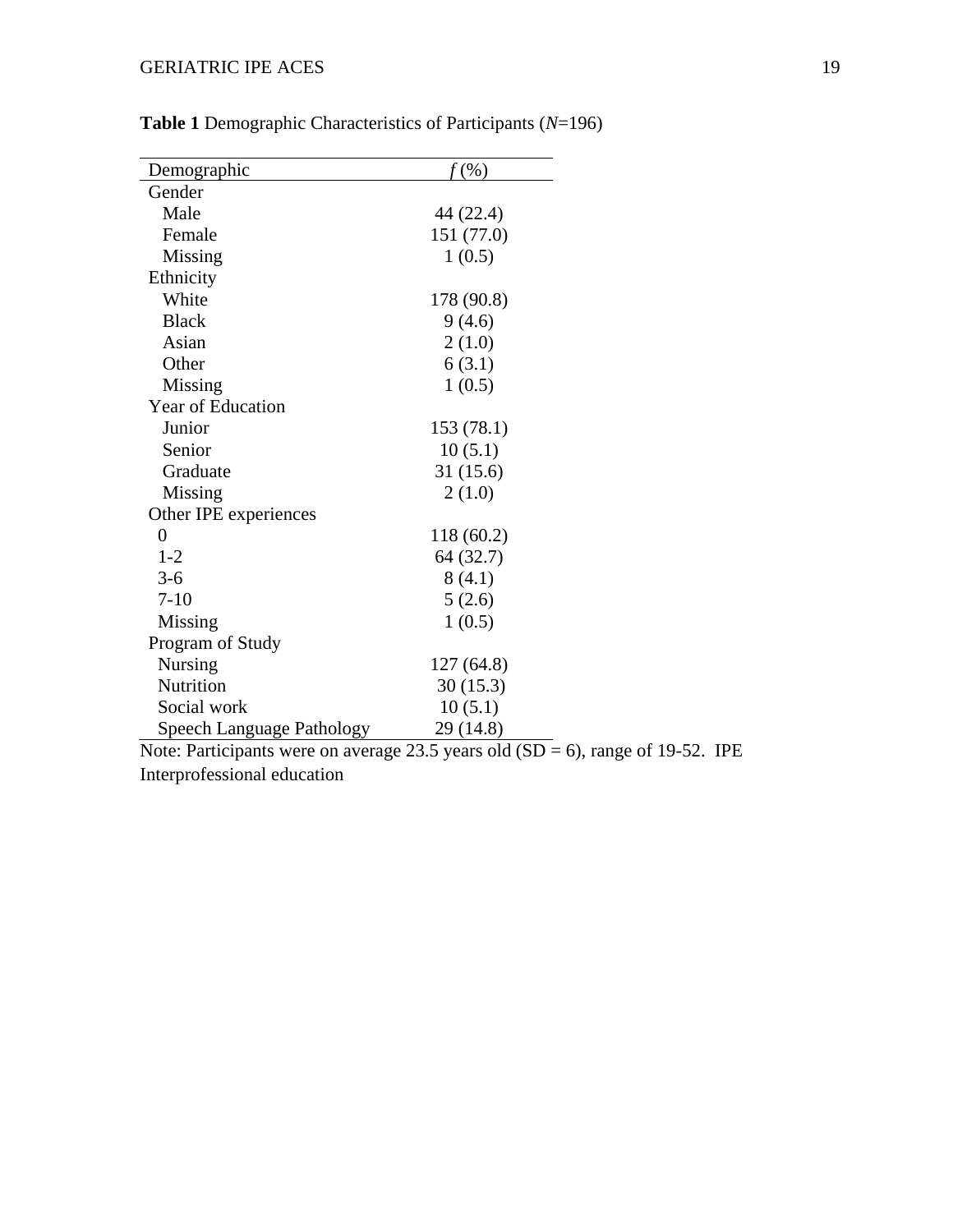| <b>Outcome Scale</b> | Pre             | Post            | Mean    | t    | $\boldsymbol{p}$ |
|----------------------|-----------------|-----------------|---------|------|------------------|
|                      | $(Mean \pm SD)$ | $(Mean \pm SD)$ | Change  |      |                  |
| RIPLS (total)        | $4.38 \pm 0.51$ | $4.34 \pm 0.47$ | $-0.04$ | 1.05 | .30              |
| <b>Nursing</b>       | $4.32 \pm 0.47$ | $4.24 \pm 0.46$ | $-0.09$ |      |                  |
| <b>Nutrition</b>     | $4.42 \pm 0.71$ | $4.49 \pm 0.44$ | $+0.07$ |      |                  |
| Social work          | $4.45 \pm 0.52$ | $4.43 \pm 0.43$ | $-0.03$ |      |                  |
| Speech               | $4.54 \pm 0.41$ | $4.61 \pm 0.41$ | $+0.07$ |      |                  |
| PCIC (total)         | $2.26 \pm 0.53$ | $1.98 \pm 0.37$ | $-0.28$ | 6.68 | < .0001          |
| <b>Nursing</b>       | $2.28 \pm 0.5$  | $2.05 \pm 0.59$ | $-0.23$ |      |                  |
| Nutrition            | $2.21 \pm 0.57$ | $1.92 \pm 0.54$ | $-0.29$ |      |                  |
| Social work          | $2.17 \pm 0.68$ | $1.69 \pm 0.66$ | $-0.48$ |      |                  |
| Speech               | $2.29 \pm 0.59$ | $1.84 \pm 0.51$ | $-0.45$ |      |                  |
| Satisfaction (total) |                 | $4.03 \pm 0.66$ |         |      |                  |
| <b>Nursing</b>       |                 | $3.96 \pm 0.67$ |         |      |                  |
| Nutrition            |                 | $4.12 \pm 0.53$ |         |      |                  |
| Social work          |                 | $4.15 \pm 0.62$ |         |      |                  |
| Speech               |                 | $4.02 \pm 0.65$ |         |      |                  |

**Table 3** Outcome Pre/Post and Change Scores by Scale and Profession

Note: RIPLS: Readiness for Interprofessional Learning, 16-item version. PCIC: Perceived Challenges of Interprofessional Collaboration.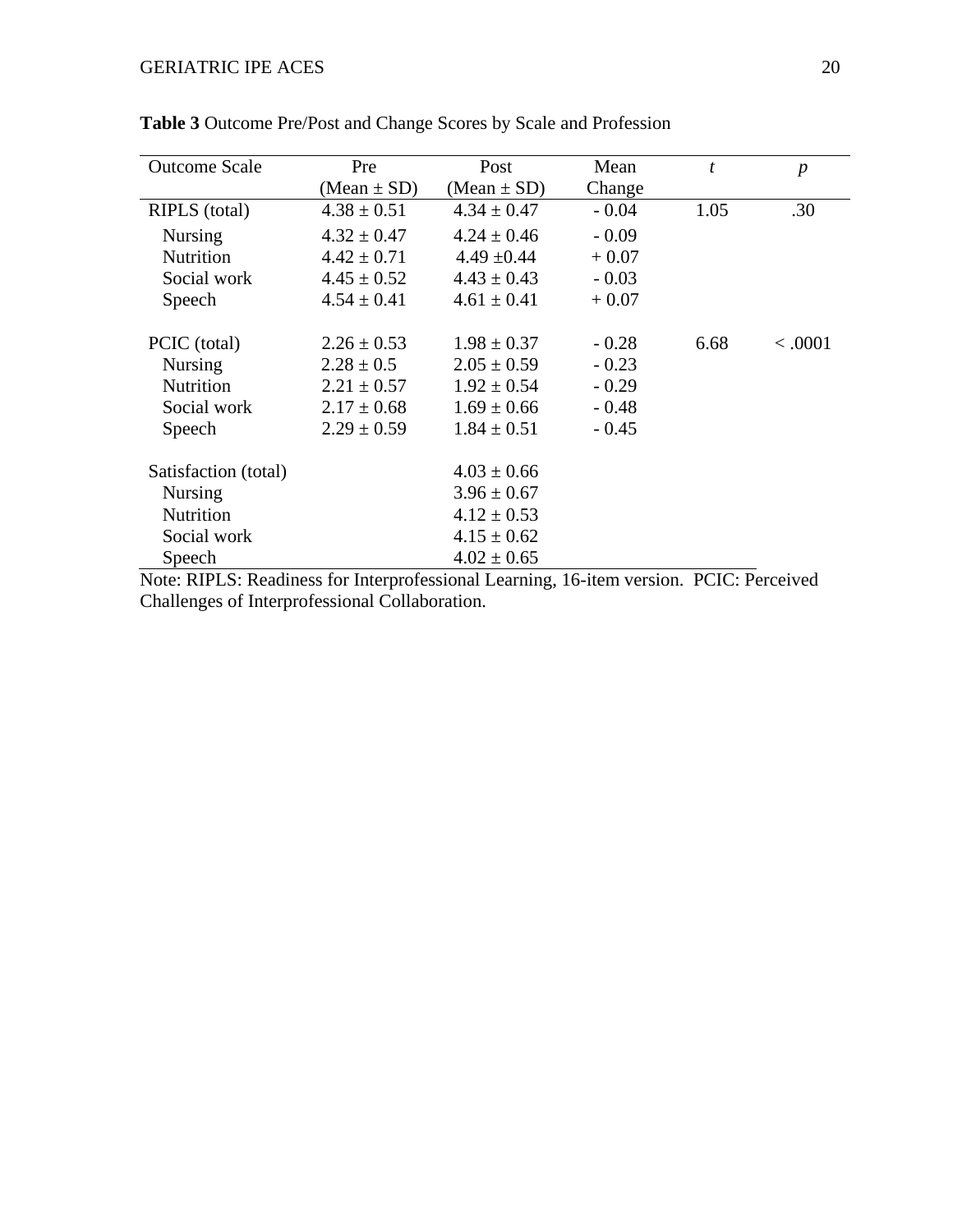|                           | Positive          | Negative               |
|---------------------------|-------------------|------------------------|
|                           | (Valuable/Highly) | (Not very valuable/Not |
| Education component (Day) | Valuable)         | Valuable at all)       |
|                           | (% )              | (% )                   |
| Simulation                |                   |                        |
| Monologue video $(1)$     | 261 (90.3)        | 28(9.7)                |
| Ertha Sim $(1)$           | 268 (92.1)        | 23(7.9)                |
| Ertha Sim $(2)$           | 262 (92.3)        | 22(7.7)                |
| Ertha Sim $(3)$           | 241 (92.3)        | 20(7.7)                |
| Team meeting $(1)$        | 273 (93.8)        | 18(6.2)                |
| Team meeting $(2)$        | 259 (91.2)        | 25(8.8)                |
| Team meeting (3)          | 243 (93.1)        | 18(6.9)                |
| <b>Breakout sessions</b>  |                   |                        |
| Sensory $(1)$             | 287 (98.6)        | 4(1.4)                 |
| Audio $(1)$               | 282 (96.9)        | 9(3.1)                 |
| Textured foods (2)        | 281 (98.9)        | 3(1.0)                 |
| Cognitive $(2)$           | 261 (91.9)        | 23(8.1)                |
| Supplement $(3)$          | 257(98.5)         | 4(1.5)                 |
| Discharge planning (3)    | 246 (92.8)        | 19(7.2)                |

# **Table 4** Daily Valuation of Education Components (*N*=291)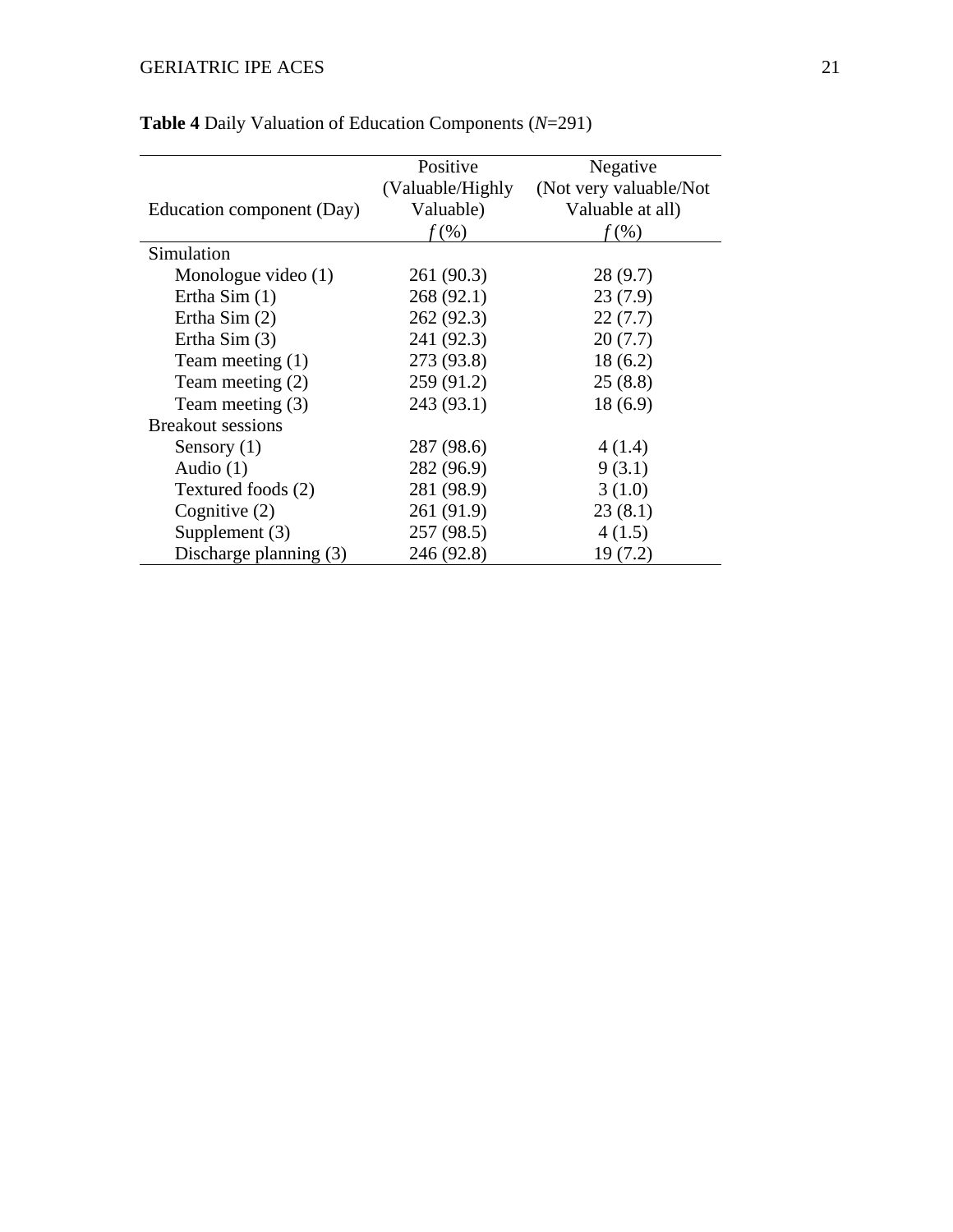#### **References**

- Balogun, S. A., Rose, K., Thomas, S., Owen, J., & Brashers, V. (2015). Innovative interprofessional geriatric education for medical and nursing students: Focus on transitions in care. *QJM: An International Journal of Medicine, 108*(6), 465-471. <https://doi.org/10.1093/qjmed/hcu22>
- Brown, D. K., Fosnight, S., Whitford, M., Hazelett, S., Mcquown, C., Drost, J., Kropp, D. J., Hovland, C. A., Niederriter, J. E., Patton, R., Morgan, A., Fleming, E., Steiner, R. P., Scott, E. S., & Ortiz-Figueroa, F. (2018). Interprofessional education model for geriatric falls risk assessment and prevention. *British Medical Journal Open Quality, 7*(4), 1-9.https**://**[doi.org/10.1136/bmjoq-2018-000417](https://doi.org/10.1136/bmjoq-2018-000417)
- Davis, K. D & Nye, C. (2017). Care of the older adult with postoperative delirium: An interprofessional simulation for undergraduate nursing students. *Nursing Education Perspectives., 38*(2), 103-105.
- DeBrew J. K. & Hensley-Hannah, S. (2017). Integrating gerontology and community concepts through simulation. *Nursing Education Perspectives, 38*, 360-361.
- Decker, S. I., Anderson, M., Boese, T., Epps, C., McCarthy, J., Motola, I., Palaganas, J., Perry, C., Puga, F., & Scolaro, K. (2015). Standards of best practice: Simulation standard VIII: Simulation-enhanced interprofessional education (Sim-IPE), *Clinical Simulation in Nursing, 11*(6), 293-297. <https://doi.org/10.1016/j.ecns.2015.03.010>
- Dyrstad, D. N. & Storm, M. (2017). Interprofessional simulation to improve patient participation in transitional care. *Scandinavian Journal of Caring Sciences, 31*(2), 273-284.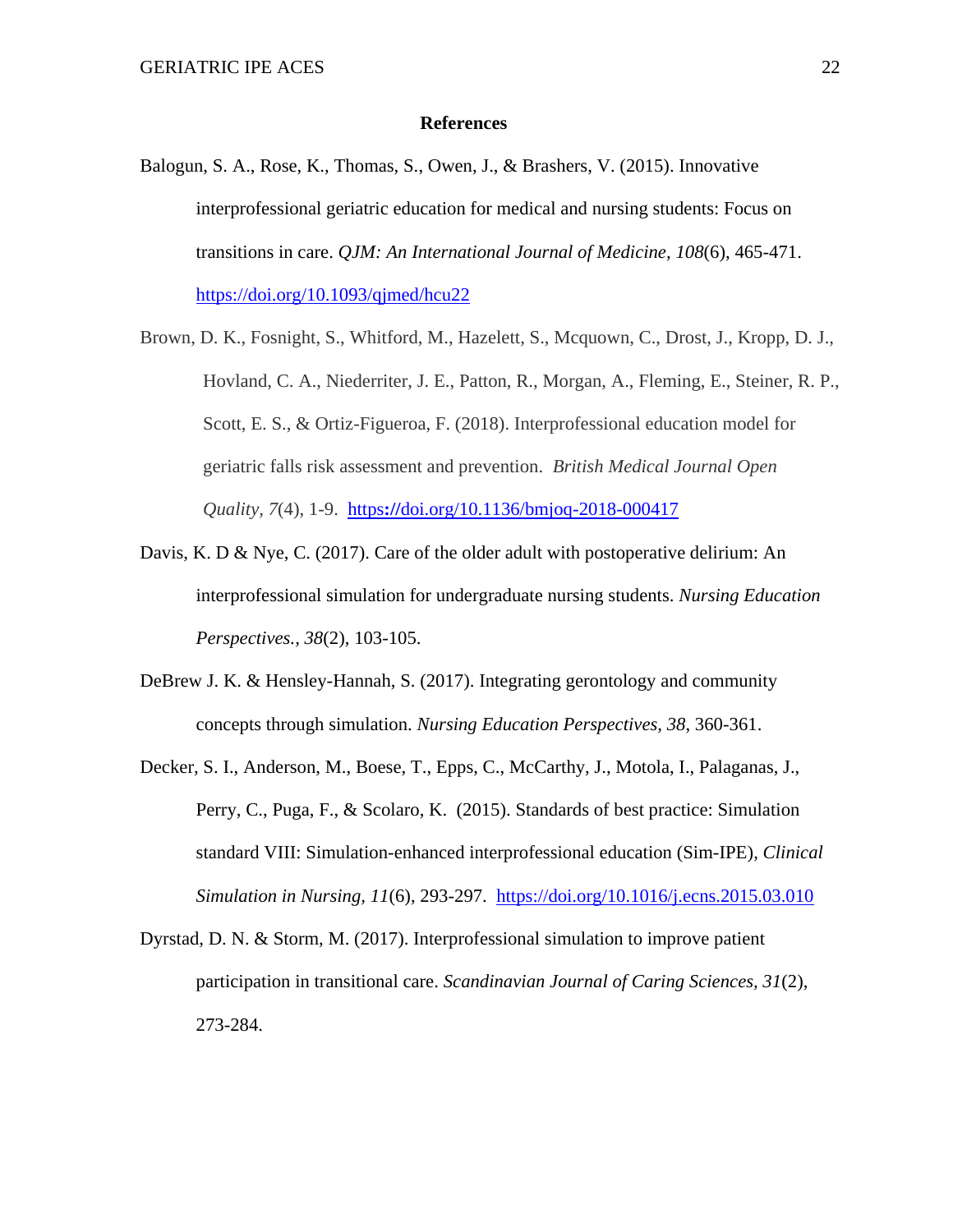- Fazio, S., Pace, D., Maslow, K., Zimmerman, S., & Kallmyer, B. (2018). Alzheimer's Association dementia care practice recommendations. *The Gerontologist*, *58*(S1), S1– S9.<https://doi.org/10.1093/geront/gnx182>
- Fox, L., Onders, R., Hermansen-Kobulnicky, C.J., Nguyen, T.N., Myran, L., Linn, B., & Hornecker, J. (2018). Teaching interprofessional teamwork skills to health professional students: A scoping review. *Journal of Interprofessional Care, 32*(2), 127-135.<https://doi.org/10.1080/13561820.2017.1399868>
- Gellis, Z. D., Kim, E., Hadley, D., Packel, L., Poon, C., Forceia, M. A., Bradway, C., Streim, J., Seman, J., Hayden, T., & Johnson. J. (2019). Evaluation of interprofessional health care team communication simulation in geriatric palliative care. *Gerontology & Geriatrics Education, 40*(1)*,* 30-42. https://doi.org/ 10.1080/02701960.2018.1505617
- Ginsburg, L. & Bain, L. (2017). The evaluation of a multifaceted intervention to promote "speaking up" and strengthen interprofessional teamwork climate perceptions. *Journal of Interprofessional Care, 32*(2), 207-217.
- Haley, B., Heo, S., Wright, P., Barone, C., Rao Rettigantid, M., & Anders, M. (2017). Effects of using an Advancing Care Excellence for Seniors simulation scenario on nursing student empathy: A randomized controlled trial. *Clinical Simulation in Nursing, 13*(10), 511-519.<https://doi.org/10.1016/j.ecns.2017.06.003>
- Hayden, J. K., Smiley, R. A., Alexander, M., Kardong-Edgren, S., & Jeffries, P. R. (2014). The NCSBN national simulation study: A longitudial, randomized, controlled study replacing clinical hours with simulation in prelicensure nursing education. *Journal of Nursing Regulation, 5*(2 Suppl), S1-S64.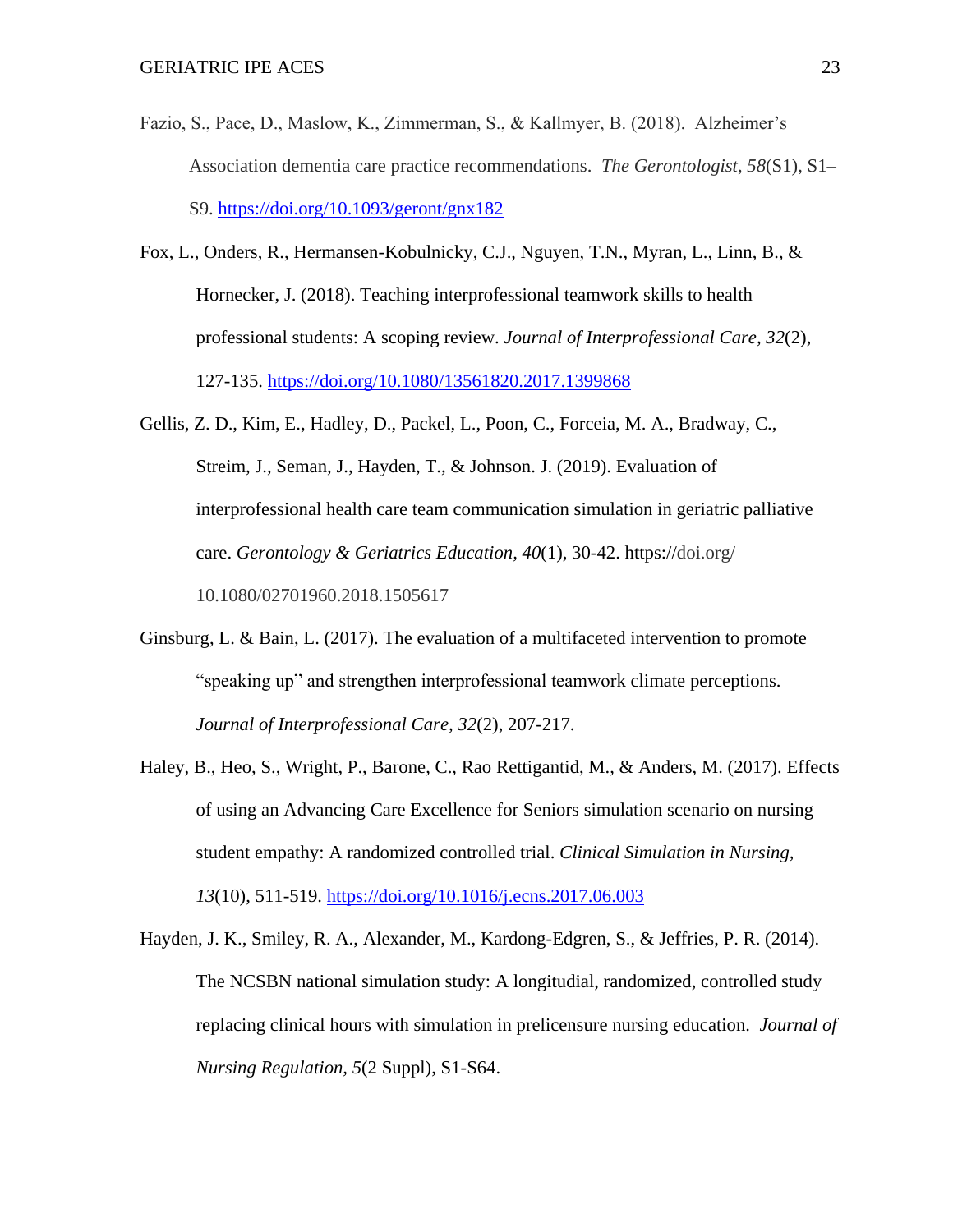- Hebert, L. E., Weuve, J., Scherr, P. A., & Evans, D. A. (2013). Alzheimer disease in the United States (2010–2050) estimated using the 2010 census. *Neurology, 80*(19) 1778-1783.<https://doi.org/10.1212/WNL.0b013e31828726f5>
- INACSL Standards committee. (2016). INACSL standards of best practice: Simulation-enhanced interprofessional education (Sim-IPE). *Clinical Simulation in Nursing, 12*(Supplement), S34-S38.<https://doi.org/10.1016/j.ecns.2016.09.011>
- Interprofessional Education Collaborative. (2016). Core competencies for interprofessional collaborative practice: 2016 Update. Interprofessional Education Collaborative.

Karpa, K., Graveno, M., Brightbill, M., Fox, G., Kelly, S., Lehman, E., Salvadia,

A., Shaw, T., Smith, D., Walko, M., & Sherwood, L. (2019). Geriatric assessment in a primary care environment: A standardized patient case activity for interprofessional students. *MedEdPORTAL, 15*(1), 1-9. https://doi.org[/10.15766/mep\\_2374-](https://dx-doi-org.ezproxy.uakron.edu:2443/10.15766%2Fmep_2374-8265.10844) [8265.10844](https://dx-doi-org.ezproxy.uakron.edu:2443/10.15766%2Fmep_2374-8265.10844)

- Kent, F., Nankervis, K., Johnson, C., Hodgkinson, M., Baulch, J., & Haines, T. (2018). More effort and more time: Considerations in the establishment of interprofessional education programs in the workplace. *Journal of Interprofessional Care, 32*(1), 89- 94.<https://doi.org/10.1080/13561820.2017.1381076>
- Kopka, J. A., Aschenbrenner, A. P., & Reynolds, M. B. (2016). Helping students process a simulated death experience: Integration of an NLN ACE.S evolving case study and the ELNEC Curriculum. *Nursing Education Perspectives, 16*(3), 180-182. <https://doi.org/10.5480/14-1329>

Krumweide, K. H., Wagner, J. M. Kirk, L. M., Duval., T. M., Dalton, T., Daniel, K. M.,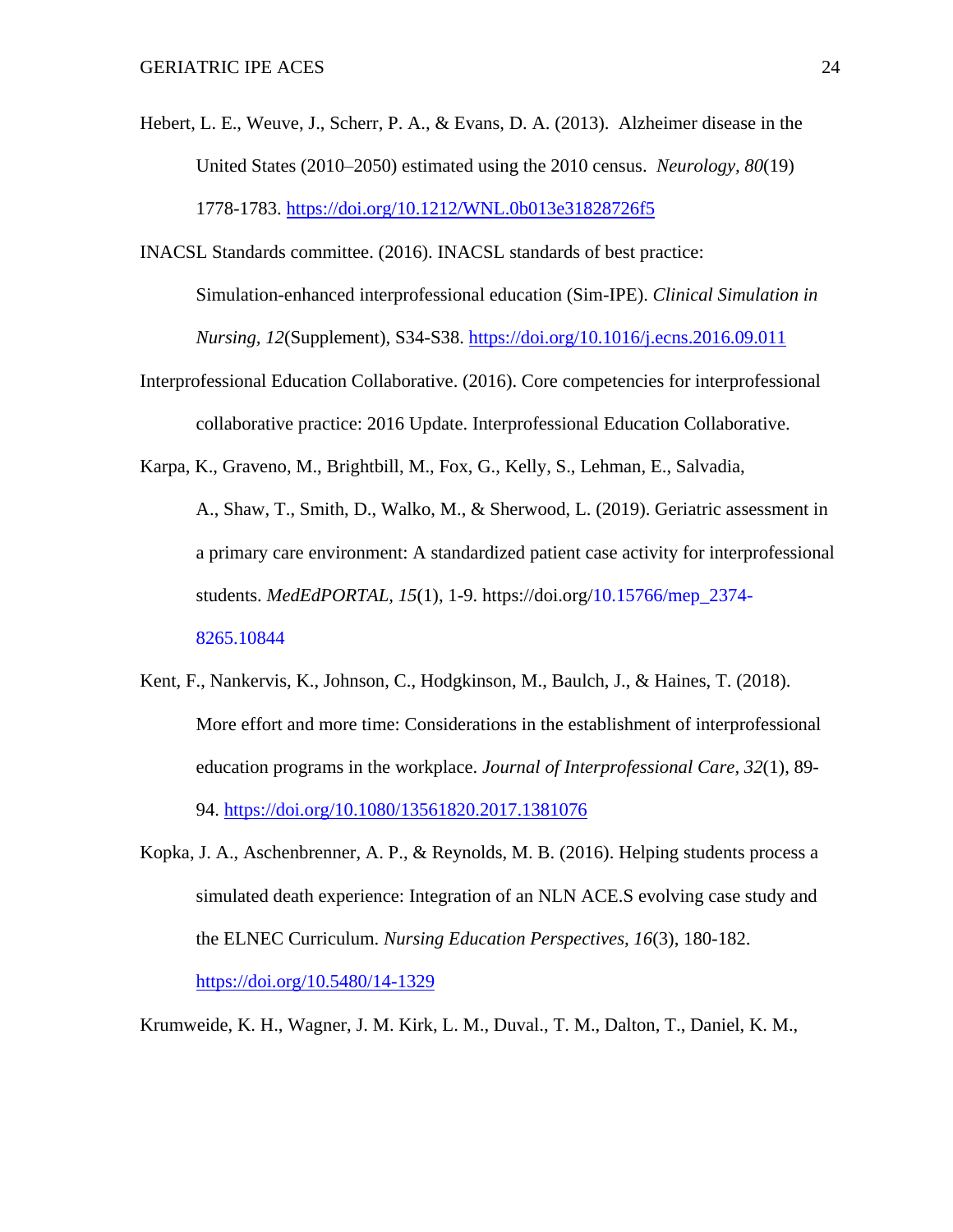Huffman, A. S., Adams-Huet, B., Rubin, C. D. (2019). A team disclosure of error educational activity: Objective outcomes. *Journal of the American Geriatrics Society, 67*(1)*,* 1273-1277.

- Leclair, L. W., Dawson, M., Howe, A., Hale, S., Helman, E., Clouser, R., Garrison, G., Allen, G. (2018). *Journal of Interprofessional Care, 32*(3), 386-390. <https://doi.org/10.1080/13561820.2017.1405920>
- Muhammed, Y. (2019). An interprofessional, team based approach to safe patient care through a female veteran in- situ simulation experience. *Journal of the Academy of Nutrition & Dietetics. Supplement A-35.*
- Mulligan, R., Gilmer-Scott., Kouchel, D., Nickelson, D., Safavi, A., Drickamer, M., & Roberts, E. (2017). Unintentional weight loss in older adults: A geriatric interprofessional simulation case series for health care providers. *The Journal of Teaching and Learning Resources, 13*, 1063.
- Kramarow, E. A. & Tejada-Vera, B. (2019). Dementia mortality in the United States, 2000- 2017. *National Vital Statistics Report, 68*(2), 1-29.
- NLN ACE.S (n.d.). National League for Nursing Advancing Care Excellence for Seniors. Retrieved from [http://www.nln.org/professional-development-programs/teaching](http://www.nln.org/professional-development-programs/teaching-resources/ace-s/unfolding-cases)[resources/ace-s/unfolding-cases.](http://www.nln.org/professional-development-programs/teaching-resources/ace-s/unfolding-cases) Accessed January 5, 2016.
- Rudolph, J. W., Simon, R., Dufresne, R. L., & Raemer, D. B. (2006). There's no such thing as "nonjudgmental" debriefing: A theory and method for debriefing with good judgment. *Simulation in Healthcare, 1*(1), 49-55.
- Schon, D. A. (1987). *Educating the reflective practitioner.* Jossey-Bass. Stow, J. Morphet, J., Griffiths, D., Huggins, C. & Morgan, P. (2017). Lessons learned

developing and piloting interprofessional handover simulations for paramedic,